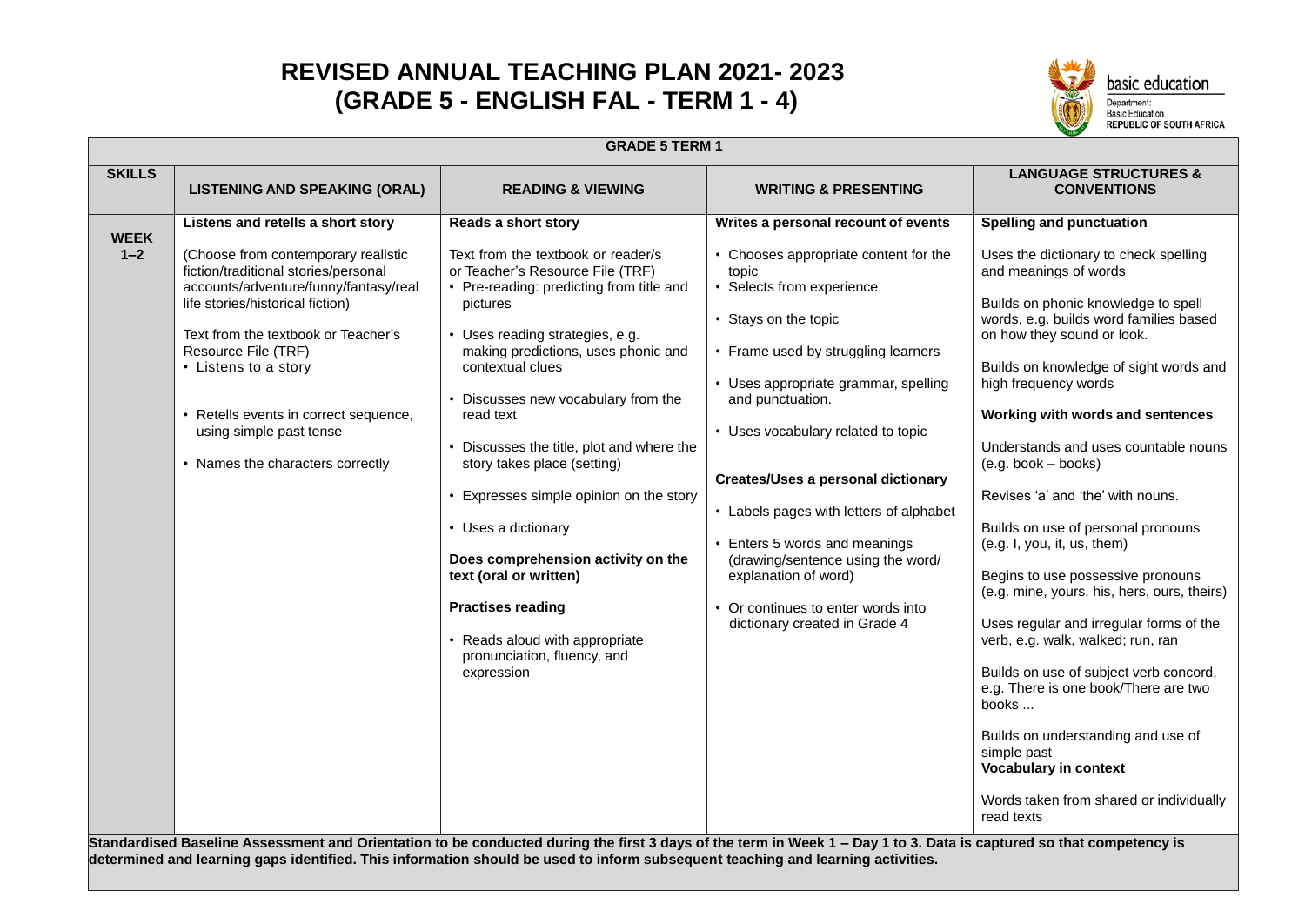| <b>GRADE 5 TERM 1</b>  |                                                                                                                                                                                                                                                                                                                                                                                                                                                                                                                                                                                                                                                               |                                                                                                                                                                                                                                                                                                                                                                                                                                                                                                                                                                                                                                                                                                                                                                                                                         |                                                                                                                                                                                                                                                                                                                                                                                                                                                                                                                                                                                                                                                                                                                                                                                                               |                                                                                                                                                                                                                                                                                                                                                                                                                                                                                                                                                                                                                                                                                                                                               |  |
|------------------------|---------------------------------------------------------------------------------------------------------------------------------------------------------------------------------------------------------------------------------------------------------------------------------------------------------------------------------------------------------------------------------------------------------------------------------------------------------------------------------------------------------------------------------------------------------------------------------------------------------------------------------------------------------------|-------------------------------------------------------------------------------------------------------------------------------------------------------------------------------------------------------------------------------------------------------------------------------------------------------------------------------------------------------------------------------------------------------------------------------------------------------------------------------------------------------------------------------------------------------------------------------------------------------------------------------------------------------------------------------------------------------------------------------------------------------------------------------------------------------------------------|---------------------------------------------------------------------------------------------------------------------------------------------------------------------------------------------------------------------------------------------------------------------------------------------------------------------------------------------------------------------------------------------------------------------------------------------------------------------------------------------------------------------------------------------------------------------------------------------------------------------------------------------------------------------------------------------------------------------------------------------------------------------------------------------------------------|-----------------------------------------------------------------------------------------------------------------------------------------------------------------------------------------------------------------------------------------------------------------------------------------------------------------------------------------------------------------------------------------------------------------------------------------------------------------------------------------------------------------------------------------------------------------------------------------------------------------------------------------------------------------------------------------------------------------------------------------------|--|
| <b>SKILLS</b>          | <b>LISTENING AND SPEAKING (ORAL)</b>                                                                                                                                                                                                                                                                                                                                                                                                                                                                                                                                                                                                                          | <b>READING &amp; VIEWING</b>                                                                                                                                                                                                                                                                                                                                                                                                                                                                                                                                                                                                                                                                                                                                                                                            | <b>WRITING &amp; PRESENTING</b>                                                                                                                                                                                                                                                                                                                                                                                                                                                                                                                                                                                                                                                                                                                                                                               | <b>LANGUAGE STRUCTURES &amp;</b><br><b>CONVENTIONS</b>                                                                                                                                                                                                                                                                                                                                                                                                                                                                                                                                                                                                                                                                                        |  |
| <b>WEEK</b><br>$3 - 4$ | Takes part in a class discussion to<br>give a factual recount on a familiar<br>topic<br>• Recounts a recent event<br>• Tells events in correct sequence<br>• Asks and answers simple questions<br>on the topic<br>Gives other learners a chance to<br>speak<br>• Listens to them and encourages their<br>attempts to speak their additional<br>language<br>• Code switches if necessary<br><b>Practises Listening and Speaking</b><br>(Choose one for daily practice)<br>• Performs a short poem or rhyme<br>• Plays a simple language game<br>• Gives and follows instructions /<br>directions<br>• Tells own news<br><b>FORMAL ASSESSMENT: TASK 1: ORAL</b> | Reads information text with visuals.<br>e.g. charts/tables/diagrams/ mind maps/<br>maps/pictures/ graphs<br>Text from the textbook or reader/s or<br>Teacher's Resource File (TRF)<br>• Pre-reading: read and discuss title<br>and look at pictures/diagrams/maps<br>• Uses reading strategies, e.g. skims<br>for general idea, uses contextual<br>clues to find meaning<br>• Identifies main facts<br>• Explains meaning of unfamiliar words<br>• Answers questions about the text<br>Reads social texts, e.g. invitations<br>Explains main message<br>$\bullet$<br>Identifies features of text<br>$\bullet$<br>Discusses purpose of text<br>$\bullet$<br>Uses a dictionary to find meaning of<br>new words<br><b>Practises reading</b><br>• Reads aloud with appropriate<br>pronunciation, fluency, and<br>expression | Writes a factual recount<br>Selects appropriate content<br>Writes a title<br>$\bullet$<br>Sequences events correctly<br>$\bullet$<br>Uses appropriate vocabulary<br>Uses appropriate grammar, spelling<br>$\bullet$<br>and punctuation<br>Corrects spelling using a dictionary<br>and redrafts<br>Draws/completes and labels visuals<br>e.g. charts/tables/ diagrams/ mind<br>maps/maps/plans/diagrams<br>Selects important information<br>Includes relevant labels<br>Writes an sms / email to accept or turn<br>down an invitation<br>• Chooses relevant content<br>• Organises information correctly<br>• Uses correct format, e.g. salutation,<br>date, etc.<br>Records words and their meanings<br>in a personal dictionary<br>• Writes sentences using the words or<br>explanations to show the meaning | <b>Spelling and punctuation</b><br>Spells familiar words correctly, using a<br>personal dictionary<br>Revises capital letters, full stop and<br>comma, colon and semi colon<br>Working with words and sentences<br>Uses connecting words to show addition<br>(and) and sequence (then, before)<br>Builds on understanding and use of<br>simple present<br>Builds on use of modals, e.g. 'can' to<br>show ability, 'may' to ask for permission<br>Uses 'must' to show necessity<br>Uses adverbs of time (e.g. tomorrow,<br>yesterday) or frequency (often)<br>Uses 'will' to indicate something that will<br>happen, e.g. There will be a storm today<br><b>Vocabulary in context</b><br>Words taken from shared or individually<br>read texts |  |
| $\bullet$              | Read Aloud (20 marks)<br>Commence with this task in term 1 and conclude in term 2 when the mark will be recorded.                                                                                                                                                                                                                                                                                                                                                                                                                                                                                                                                             |                                                                                                                                                                                                                                                                                                                                                                                                                                                                                                                                                                                                                                                                                                                                                                                                                         |                                                                                                                                                                                                                                                                                                                                                                                                                                                                                                                                                                                                                                                                                                                                                                                                               |                                                                                                                                                                                                                                                                                                                                                                                                                                                                                                                                                                                                                                                                                                                                               |  |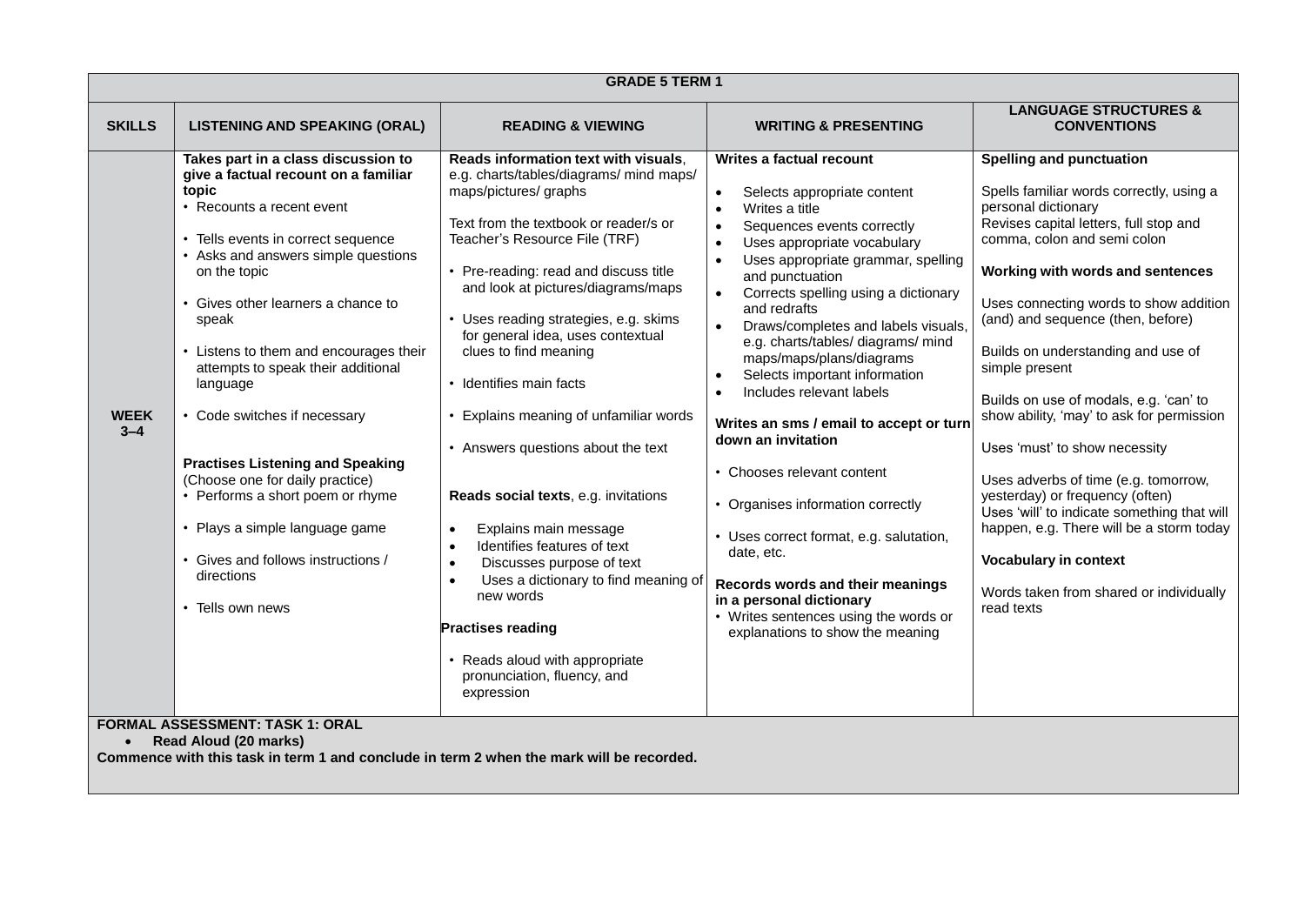| <b>GRADE 5 TERM 1</b> |                                                                                                                                                                                                                                                                                                                                                                                                                                                                                                                                                                                                                                                                                                                                      |                                                                                                                                                                                                                                                                                                                                                                                                                                                                                                                                                                                                          |                                                                                                                                                                                                                                                                                                                                                                                                                                                                                  |                                                                                                                                                                                                                                                                                                                                                                                                                                                                                                                                                                                                                                                                                                                                                                                        |  |  |
|-----------------------|--------------------------------------------------------------------------------------------------------------------------------------------------------------------------------------------------------------------------------------------------------------------------------------------------------------------------------------------------------------------------------------------------------------------------------------------------------------------------------------------------------------------------------------------------------------------------------------------------------------------------------------------------------------------------------------------------------------------------------------|----------------------------------------------------------------------------------------------------------------------------------------------------------------------------------------------------------------------------------------------------------------------------------------------------------------------------------------------------------------------------------------------------------------------------------------------------------------------------------------------------------------------------------------------------------------------------------------------------------|----------------------------------------------------------------------------------------------------------------------------------------------------------------------------------------------------------------------------------------------------------------------------------------------------------------------------------------------------------------------------------------------------------------------------------------------------------------------------------|----------------------------------------------------------------------------------------------------------------------------------------------------------------------------------------------------------------------------------------------------------------------------------------------------------------------------------------------------------------------------------------------------------------------------------------------------------------------------------------------------------------------------------------------------------------------------------------------------------------------------------------------------------------------------------------------------------------------------------------------------------------------------------------|--|--|
| <b>SKILLS</b>         | <b>LISTENING AND SPEAKING (ORAL)</b>                                                                                                                                                                                                                                                                                                                                                                                                                                                                                                                                                                                                                                                                                                 | <b>READING &amp; VIEWING</b>                                                                                                                                                                                                                                                                                                                                                                                                                                                                                                                                                                             | <b>WRITING &amp; PRESENTING</b>                                                                                                                                                                                                                                                                                                                                                                                                                                                  | <b>LANGUAGE STRUCTURES &amp;</b><br><b>CONVENTIONS</b>                                                                                                                                                                                                                                                                                                                                                                                                                                                                                                                                                                                                                                                                                                                                 |  |  |
| <b>WEEK</b><br>$5-6$  | Listens and responds to a story<br>(Choose from contemporary realistic<br>fiction/traditional stories/personal<br>accounts/adventure/funny/fantasy/real<br>life stories/historical fiction)<br>Text from the textbook or Teacher's<br>Resource File (TRF)<br>• Chooses from oral descriptions to<br>identify people in the story<br>• Uses an oral description to identify<br>people in the story<br>• Expresses feelings and opinions<br>about the story<br>• Answers oral questions about the<br>story<br><b>Practises Listening and Speaking</b><br>(Choose one for daily practice)<br>• Performs a short poem or rhyme<br>• Plays a simple language game<br>• Gives and follows instructions /<br>directions<br>• Tells own news | Reads a story.<br>Text from the textbook or reader/s or<br>Teacher's Resource File (TRF)<br>• Pre-reading: predicts from title and<br>pictures<br>• Uses reading strategies, e.g. makes<br>predictions, uses contextual clues to<br>find meaning, reads to find detail<br>• Answers questions about the story<br><b>Practises reading</b><br>• Reads aloud with appropriate<br>pronunciation, fluency, and<br>expression<br>Reflects on texts read during<br>independent/pair reading<br>• Shares opinions on the book<br>• Relates text to own life<br>• Expresses emotional responses to<br>texts read | Writes a simple story with a frame<br>(Narrative/Descriptive)<br>• Writes at least four paragraphs<br>• Writes an appropriate opening<br>sentence<br>• Writes about events logically<br>• Uses connecting words (and, but)<br>• Uses some adjectives as<br>comparatives and superlatives<br>• Writes an appropriate ending<br>Records words and their meanings<br>in a personal dictionary<br>• Writes sentences using the words or<br>explanations to show the meaning,<br>etc. | <b>Spelling and punctuation</b><br>Spells familiar words correctly, using a<br>personal dictionary<br>Punctuates correctly: exclamation<br>mark, question mark and inverted<br>commas<br>Working with words and sentences<br>Understands and uses uncountable<br>nouns (e.g. chalk)<br>Uses the gender forms of some nouns<br>(e.g. cow/bull)<br>Uses different types of adjectives<br>including what things are made of, e.g.<br>woollen<br>Builds on understanding and use of<br>comparative adjectives<br>Uses question forms, e.g. who, what,<br>when, which, why, how<br>Understands and uses reported speech.<br>Capital letters for proper nouns, for titles<br>and initials of people<br><b>Vocabulary in context</b><br>Words taken from shared or individually<br>read texts |  |  |
| $\bullet$             | <b>FORMAL ASSESSMENT TASK 2: WRITING</b><br>Essay (20 marks)<br><b>Narrative or Descriptive</b><br>During the term                                                                                                                                                                                                                                                                                                                                                                                                                                                                                                                                                                                                                   |                                                                                                                                                                                                                                                                                                                                                                                                                                                                                                                                                                                                          |                                                                                                                                                                                                                                                                                                                                                                                                                                                                                  |                                                                                                                                                                                                                                                                                                                                                                                                                                                                                                                                                                                                                                                                                                                                                                                        |  |  |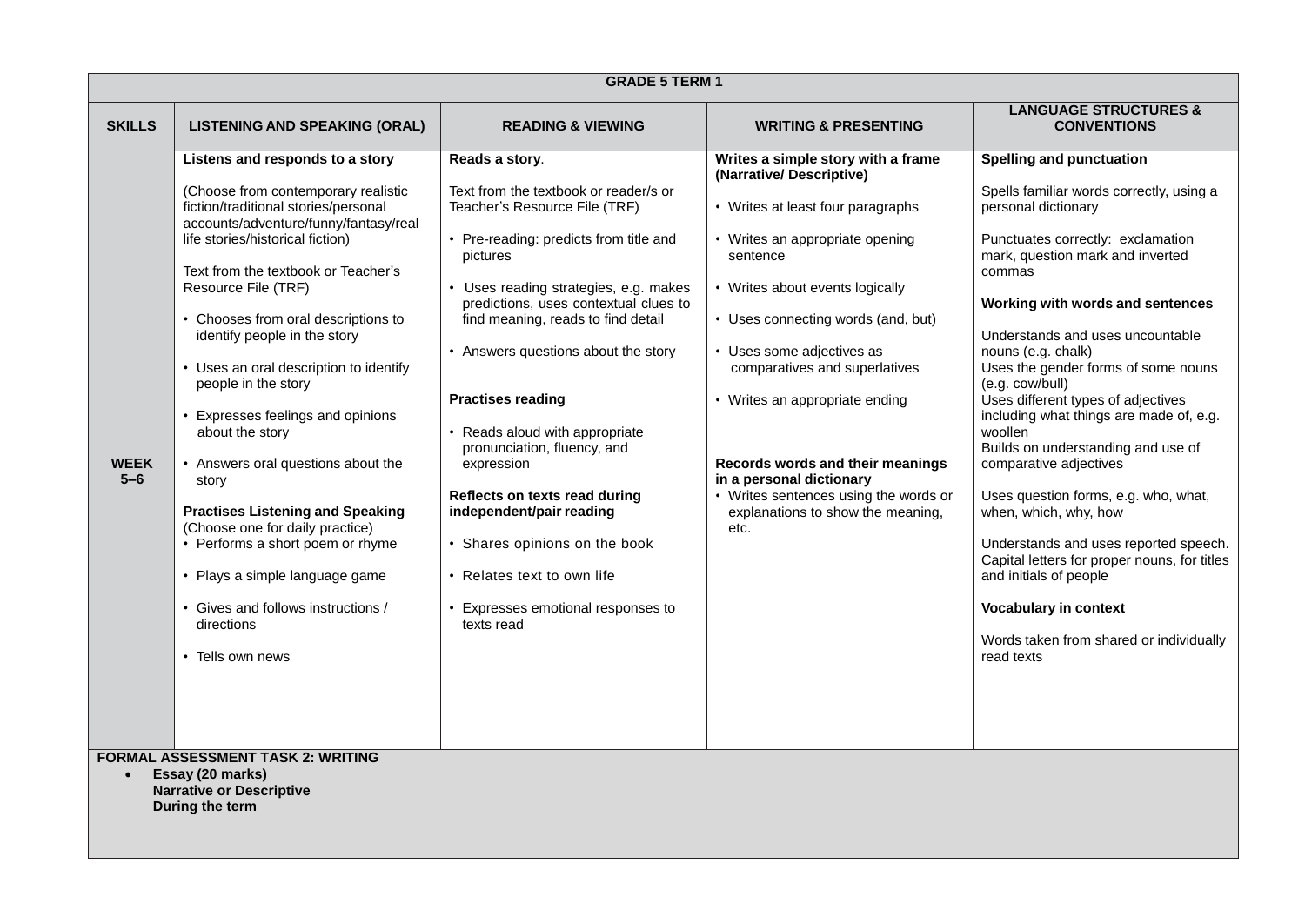| <b>GRADE 5</b><br><b>TERM1</b>                                                                                                                                                                                                                   |                                                                                                                                                                                                                                                                                   |                                                                                                                                                                                                                                                                                                                                                                                                                                                                                                                 |                                                                                                                                                                                                                                                                                                                                                                                                                                                                                         |                                                                                                                                                                                                                                                                                                                                                                                                      |  |
|--------------------------------------------------------------------------------------------------------------------------------------------------------------------------------------------------------------------------------------------------|-----------------------------------------------------------------------------------------------------------------------------------------------------------------------------------------------------------------------------------------------------------------------------------|-----------------------------------------------------------------------------------------------------------------------------------------------------------------------------------------------------------------------------------------------------------------------------------------------------------------------------------------------------------------------------------------------------------------------------------------------------------------------------------------------------------------|-----------------------------------------------------------------------------------------------------------------------------------------------------------------------------------------------------------------------------------------------------------------------------------------------------------------------------------------------------------------------------------------------------------------------------------------------------------------------------------------|------------------------------------------------------------------------------------------------------------------------------------------------------------------------------------------------------------------------------------------------------------------------------------------------------------------------------------------------------------------------------------------------------|--|
| <b>SKILLS</b>                                                                                                                                                                                                                                    | <b>LISTENING AND SPEAKING (ORAL)</b>                                                                                                                                                                                                                                              | <b>READING &amp; VIEWING</b>                                                                                                                                                                                                                                                                                                                                                                                                                                                                                    | <b>WRITING &amp; PRESENTING</b>                                                                                                                                                                                                                                                                                                                                                                                                                                                         | <b>LANGUAGE STRUCTURES &amp;</b><br><b>CONVENTIONS</b>                                                                                                                                                                                                                                                                                                                                               |  |
| <b>WEEK</b><br>$7 - 8$                                                                                                                                                                                                                           | Listens and responds to a poem/song<br>Text from the textbook or Teacher's<br>Resource File (TRF)<br>Talks about the poem (what poem is<br>about)<br>• Relates to own experience<br>• Identifies rhyme and rhythm<br>· Gives personal response (likes/<br>dislikes about the poem | Reads poem<br>Text from the textbook or reader/s or<br>Teacher's Resource File (TRF)<br>Discusses the topic and main ideas in<br>the poem<br>Discusses rhyme<br>• Discusses words that begin with the<br>same sound<br>Discusses words that imitate their<br>sound<br>• Discusses comparisons, e.g. 'He<br>sings like a bird.'; 'She is a star.'<br>• Answers questions about the poem<br>(oral or written)<br>Reflects on texts read during<br>independent/pair reading<br>• Compares books/stories/texts read | Writes a simple poem with a frame<br>or rhyming sentences:<br>• Repeats the same structure to create<br>a poetic rhythm and pattern<br>• Uses words which imitate their sounds<br>• Uses words beginning with the same<br>sound.<br>Writes about poem<br>• Explains what the poem is about<br>• Expresses feelings about the poem<br>Records words and their meanings<br>in a personal dictionary<br>• Writes sentences using the words or<br>explanations to show the meaning,<br>etc. | <b>Spelling</b><br>Spells familiar words correctly, using a<br>personal dictionary<br>Working with words and sentences<br>Understands the possessive form<br>of the noun (e.g. Bongi's eyes)<br>Uses apostrophes for showing<br>possession<br>Begins to use irregular forms of some<br>verbs, e.g. run, ran<br><b>Vocabulary in context</b><br>Words taken from shared or individually<br>read texts |  |
| FORMAL ASSESSMENT TASK 3: RESPONSE TO TEXTS (40 MARKS)<br>Literary/Non- literary text (15 marks)<br>Visual text (10 marks)<br>Language Structures and Conventions (15 marks): Activities for this task do not have to be written in one session. |                                                                                                                                                                                                                                                                                   |                                                                                                                                                                                                                                                                                                                                                                                                                                                                                                                 |                                                                                                                                                                                                                                                                                                                                                                                                                                                                                         |                                                                                                                                                                                                                                                                                                                                                                                                      |  |

**.**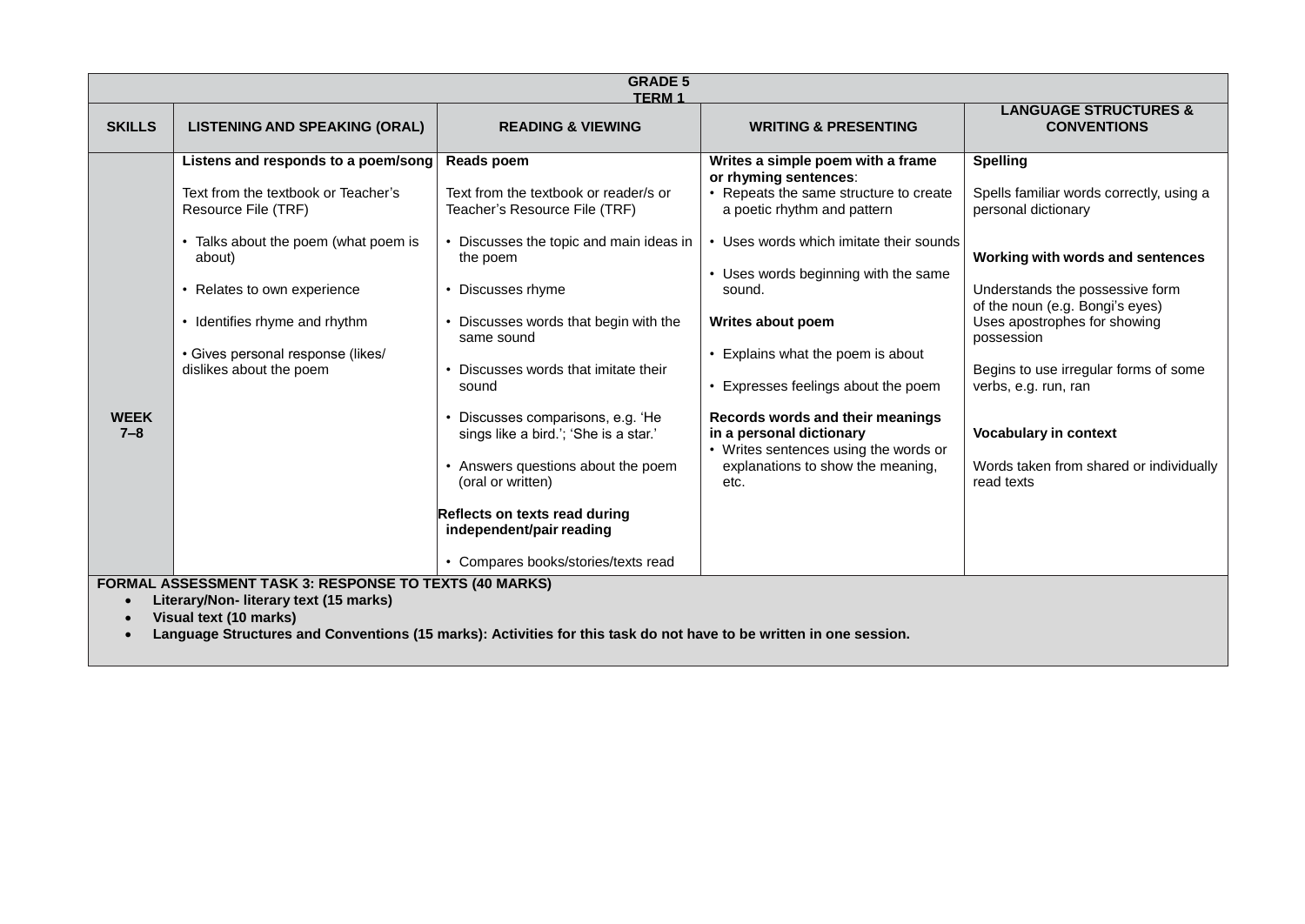|                         | <b>GRADE 5 TERM 1</b>                                                                                                                                                                                                                                                                                                                 |                                                                                                                                                                                                                                                                                                                                                                                                                                                                                                                                                                                                                           |                                                                                                                                                                                                                                                                                                                                                                                                                                                         |                                                                                                                                                                                                                                                                                                                                                      |  |
|-------------------------|---------------------------------------------------------------------------------------------------------------------------------------------------------------------------------------------------------------------------------------------------------------------------------------------------------------------------------------|---------------------------------------------------------------------------------------------------------------------------------------------------------------------------------------------------------------------------------------------------------------------------------------------------------------------------------------------------------------------------------------------------------------------------------------------------------------------------------------------------------------------------------------------------------------------------------------------------------------------------|---------------------------------------------------------------------------------------------------------------------------------------------------------------------------------------------------------------------------------------------------------------------------------------------------------------------------------------------------------------------------------------------------------------------------------------------------------|------------------------------------------------------------------------------------------------------------------------------------------------------------------------------------------------------------------------------------------------------------------------------------------------------------------------------------------------------|--|
| <b>SKILLS</b>           | <b>LISTENING AND SPEAKING (ORAL)</b>                                                                                                                                                                                                                                                                                                  | <b>READING &amp; VIEWING</b>                                                                                                                                                                                                                                                                                                                                                                                                                                                                                                                                                                                              | <b>WRITING &amp;</b><br><b>PRESENTING</b>                                                                                                                                                                                                                                                                                                                                                                                                               | <b>LANGUAGE STRUCTURES &amp;</b><br><b>CONVENTIONS</b>                                                                                                                                                                                                                                                                                               |  |
| <b>WEEK</b><br>$9 - 10$ | Listens to and describes a simple<br>process e.g. for making or doing<br>something.<br>• Uses connecting words, e.g. first,<br>next, finally, etc.<br>Listening and Speaking activities<br>Variety of Listening and Speaking<br>activities<br><b>Listening and Speaking activities</b><br>that comply with the Covid-19<br>conditions | <b>Reads procedural text</b><br>Text from the textbook or reader/s or<br>Teacher's Resource File (TRF)<br>• Pre-reading: predicting from title and<br>pictures<br>• Uses reading strategies, e.g.<br>prediction, contextual clues<br>• identifies specific details of text<br>• identifies sequence of instructions<br>Does comprehension activity on the<br>text (oral or written)<br><b>Reading and Viewing activities</b><br><b>Reading Process</b><br><b>Reading aloud activities</b><br><b>Reading Comprehension activities</b><br>Literature activities based on the<br>three prescribed genres for the<br>semester | Writes instructions using a<br>frame<br>• Uses correct specific<br>details<br>• Uses correct sequence,<br>using connecting words,<br>e.g. first, next, etc.<br>• Uses present simple tense<br>• Uses correct structure and<br>format<br><b>FORMATIVE ASSESSMENT ACTIVITIES</b><br><b>Writing and Presenting</b><br><b>activities</b><br><b>Writing Process</b><br>Paragraphing<br><b>Transactional Texts</b><br><b>Essay</b><br><b>Creative Writing</b> | <b>Spelling and punctuation</b><br>Uses the dictionary to check spelling<br>and meanings of words<br>Working with words and sentences<br>Begins to use determiners such as one,<br>two, etc. and first, second, last.<br><b>Language Structures and Conventions activities</b><br>Variety of Language Structures and Convention<br><b>activities</b> |  |
|                         | <b>GRADE 5 ENG FAL SUMMARY OF FORMAL ASSESSMENT TASKS: TERM 1</b>                                                                                                                                                                                                                                                                     |                                                                                                                                                                                                                                                                                                                                                                                                                                                                                                                                                                                                                           |                                                                                                                                                                                                                                                                                                                                                                                                                                                         |                                                                                                                                                                                                                                                                                                                                                      |  |
|                         | Read aloud (20 marks)<br>$\bullet$<br>Commence with this task in<br>term 1 and conclude in term 2<br>when the mark will be<br>recorded.                                                                                                                                                                                               | FORMAL ASSESSMENT TASK 1: ORAL FORMAL ASSESSMENT TASK 2: WRITING<br>Essay (20 marks)<br>Descriptive / narrative (3 paragraphs)<br>During the term                                                                                                                                                                                                                                                                                                                                                                                                                                                                         |                                                                                                                                                                                                                                                                                                                                                                                                                                                         | <b>FORMAL ASSESSMENT TASK 3: RESPONSE TO</b><br><b>TEXTS (40 MARKS)</b><br>Literary/Non- literary text (15 marks)<br>$\bullet$<br>Visual text (10 marks)<br><b>Language Structures and Conventions</b><br>$(15$ marks)<br>Activities for this task do not have to be written in<br><b>one session</b>                                                |  |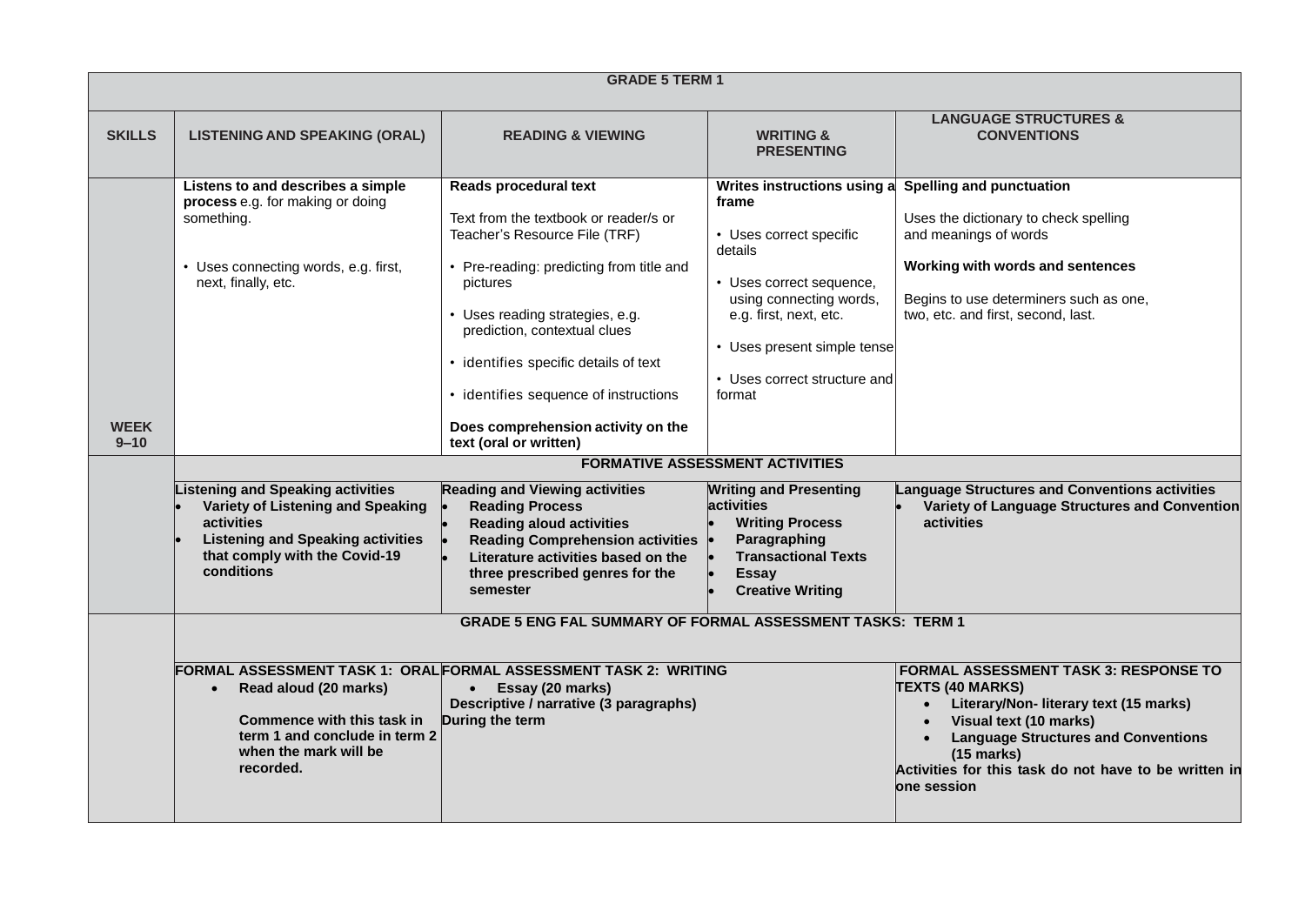|                        | <b>GRADE 5 TERM 2</b>                                                                                                                                                                                                                                                                                                                                                                                                                                                                                                                                                                                                                                                                                                                                                                                                                          |                                                                                                                                                                                                                                                                                                                                                                                                                                                                                                                                                                                                                                                                                                                                                                                    |                                                                                                                                                                                                                                                                                                                                                                         |                                                                                                                                                                                                                                                                                                                                                                                                                                                                                                                                                                                                                                                                                                                                                                                                                                                    |  |
|------------------------|------------------------------------------------------------------------------------------------------------------------------------------------------------------------------------------------------------------------------------------------------------------------------------------------------------------------------------------------------------------------------------------------------------------------------------------------------------------------------------------------------------------------------------------------------------------------------------------------------------------------------------------------------------------------------------------------------------------------------------------------------------------------------------------------------------------------------------------------|------------------------------------------------------------------------------------------------------------------------------------------------------------------------------------------------------------------------------------------------------------------------------------------------------------------------------------------------------------------------------------------------------------------------------------------------------------------------------------------------------------------------------------------------------------------------------------------------------------------------------------------------------------------------------------------------------------------------------------------------------------------------------------|-------------------------------------------------------------------------------------------------------------------------------------------------------------------------------------------------------------------------------------------------------------------------------------------------------------------------------------------------------------------------|----------------------------------------------------------------------------------------------------------------------------------------------------------------------------------------------------------------------------------------------------------------------------------------------------------------------------------------------------------------------------------------------------------------------------------------------------------------------------------------------------------------------------------------------------------------------------------------------------------------------------------------------------------------------------------------------------------------------------------------------------------------------------------------------------------------------------------------------------|--|
| <b>SKILLS</b>          | <b>LISTENING AND SPEAKING (ORAL)</b>                                                                                                                                                                                                                                                                                                                                                                                                                                                                                                                                                                                                                                                                                                                                                                                                           | <b>READING &amp; VIEWING</b>                                                                                                                                                                                                                                                                                                                                                                                                                                                                                                                                                                                                                                                                                                                                                       | <b>WRITING &amp; PRESENTING</b>                                                                                                                                                                                                                                                                                                                                         | <b>LANGUAGE STRUCTURES &amp;</b><br><b>CONVENTIONS</b>                                                                                                                                                                                                                                                                                                                                                                                                                                                                                                                                                                                                                                                                                                                                                                                             |  |
| <b>WEEK</b><br>$1 - 2$ | Listens to a story and takes part in a<br>class discussion on a familiar topic,<br>code-switching if necessary<br>Text from the textbook or reader/s or<br>Teacher's Resource File (TRF)<br>Answers literal questions<br>Answers questions about what came<br>first, second, third, etc.<br>Answers more complex questions,<br>e.g. Why don't they? What would<br>you do?<br>Expresses feelings and opinions,<br>$\bullet$<br>e.g. Why couldn't ?<br>Asks questions<br>$\bullet$<br>Respects other learners by listening<br>to them<br><b>Practises Listening and Speaking</b><br>(Choose one for daily practice)<br>• Performs a short poem or rhyme<br>• Plays a simple language game<br>• Gives and follows instructions /<br>directions<br>• Tells own news<br>• Tells of own related experiences<br><b>EQDMAL ACCECCMENT TACK 4. ODAL</b> | Reads a story<br>Text from the textbook or reader/s or<br>Teacher's Resource File (TRF)<br>• Pre-reading: reads and discusses<br>title and looks at pictures<br>• Uses reading strategies, e.g. making<br>predictions, using contextual clues<br>• Discusses new vocabulary<br>• Identifies sequence of events, setting<br>and characters<br>• Makes up questions about the story<br>• Uses a dictionary<br>Does comprehension activity on the<br>text (oral or written)<br>Reads a simple book/story review<br>Identifies key features, e.g. title, list<br>of characters, brief summary and<br>rating<br>Gives opinion of the review<br>$\bullet$<br>Reflects on texts read during<br>independent/pair reading<br>Does a short oral book<br>review using an appropriate<br>frame | Writes a simple book/story review<br>with a frame<br>• Selects appropriate content<br>• Uses frame correctly<br>• Includes title, character, settings and<br>summary of story<br>• Gives personal opinion of text<br>Records words and their meanings<br>in a personal dictionary<br>• Writes sentences using the words or<br>explanations to show the meaning,<br>etc. | <b>Spelling</b><br>Uses the dictionary to check spelling<br>and meanings of words<br>Uses knowledge of alphabetical order<br>and first letters of a word to find words<br>in a dictionary.<br>Working with words and sentences<br>Uses nouns that have only plurals, e.g.<br>scissors and trousers<br>Begins to understand there is no article<br>with uncountable nouns (e.g. I like fish.)<br>Builds on use of adjectives (before<br>nouns), e.g. The small dog<br>Uses some adjectives as comparatives<br>and superlatives<br>Develops the use of question forms<br>e.g. who, what, when, which, why, how<br>Uses connecting words to show<br>addition e.g. and contrast e.g. but<br><b>Vocabulary in context</b><br>Words taken from shared or<br>$\bullet$<br>individually read texts<br>Collocations, e.g. Happy birthday,<br>fish and chips |  |

## **FORMAL ASSESSMENT TASK 1: ORAL**

**Read Aloud (20 marks)**

**This task is a continuation from Term 1. It will be completed and recorded in Term 2.**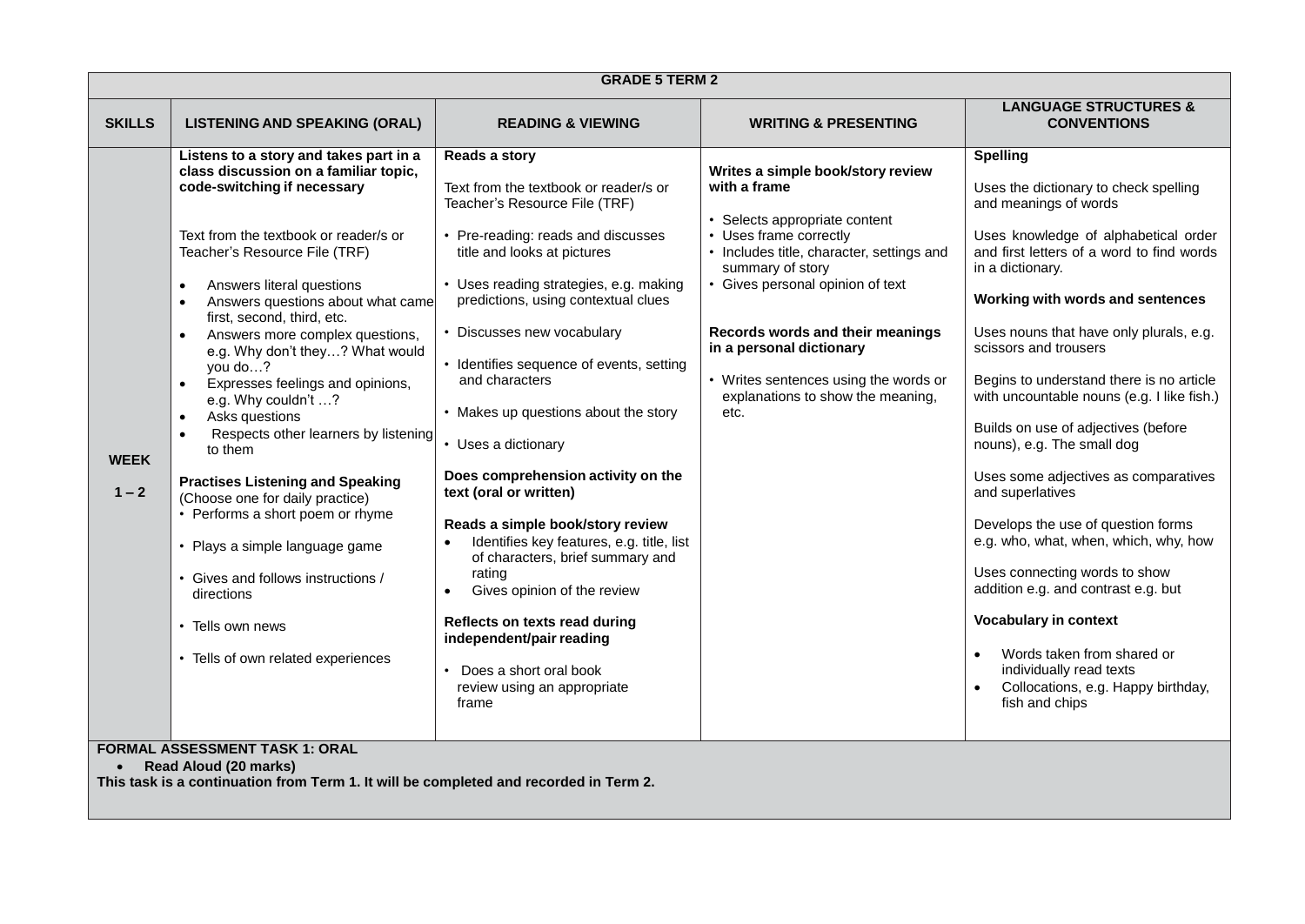|                        | <b>GRADE 5 TERM 2</b>                                                                                                                                                                                                                                                                                                                                                                                                                                                                                                                                                                                                                                   |                                                                                                                                                                                                                                                                                                                                                                                                                                                                                                                 |                                                                                                                                                                                                                                                                                                                                                                                                                                                                                                                                                                                                                                                                                               |                                                                                                                                                                                                                                                                                                                                                                                                                                                                                                                                                                                                                                                                                                                                                        |  |
|------------------------|---------------------------------------------------------------------------------------------------------------------------------------------------------------------------------------------------------------------------------------------------------------------------------------------------------------------------------------------------------------------------------------------------------------------------------------------------------------------------------------------------------------------------------------------------------------------------------------------------------------------------------------------------------|-----------------------------------------------------------------------------------------------------------------------------------------------------------------------------------------------------------------------------------------------------------------------------------------------------------------------------------------------------------------------------------------------------------------------------------------------------------------------------------------------------------------|-----------------------------------------------------------------------------------------------------------------------------------------------------------------------------------------------------------------------------------------------------------------------------------------------------------------------------------------------------------------------------------------------------------------------------------------------------------------------------------------------------------------------------------------------------------------------------------------------------------------------------------------------------------------------------------------------|--------------------------------------------------------------------------------------------------------------------------------------------------------------------------------------------------------------------------------------------------------------------------------------------------------------------------------------------------------------------------------------------------------------------------------------------------------------------------------------------------------------------------------------------------------------------------------------------------------------------------------------------------------------------------------------------------------------------------------------------------------|--|
| <b>SKILLS</b>          | <b>LISTENING AND SPEAKING (ORAL)</b>                                                                                                                                                                                                                                                                                                                                                                                                                                                                                                                                                                                                                    | <b>READING &amp; VIEWING</b>                                                                                                                                                                                                                                                                                                                                                                                                                                                                                    | <b>WRITING &amp; PRESENTING</b>                                                                                                                                                                                                                                                                                                                                                                                                                                                                                                                                                                                                                                                               | <b>LANGUAGE STRUCTURES &amp;</b><br><b>CONVENTIONS</b>                                                                                                                                                                                                                                                                                                                                                                                                                                                                                                                                                                                                                                                                                                 |  |
| <b>WEEK</b><br>$3 - 4$ | Listens to information text, e.g. oral<br>description/s of object/s/plants/animals/<br>places<br>Text from the textbook or reader/s or<br>Teacher's Resource File (TRF)<br>Classifies items according to criteria<br>such as their purpose or capability<br>• Sorts things into groups<br>• Explains why things go together<br>• Completes a table under appropriate<br>headings<br><b>Practises Listening and Speaking</b><br>(Choose one for daily practice)<br>• Performs a short poem or rhyme<br>• Plays a simple language game<br>• Gives and follows simple<br>instructions/directions<br>• Tells own news<br>• Tells of own related experiences | Reads information text with visuals,<br>e.g. charts/tables/ diagrams/mind maps/<br>maps/pictures/graphs<br>Text from the textbook or reader/s or<br>Teacher's Resource File (TRF)<br>• Pre-reading: predicting from title and<br>pictures/visuals<br>• Uses reading strategies, e.g. skimming<br>and scanning<br>• Answers questions on text and visuals<br>Does comprehension activity on the<br>text (oral or written)<br>Reflects on texts read during<br>independent/pair reading<br>• Retells a story read | Writes a short description of<br>objects/plants/animals/places using a<br>frame<br>• Uses the frame correctly<br>• Includes specific details<br>• Uses correct determiners<br>• Uses relevant vocabulary<br>• Punctuation is correct<br><b>Summarises the information</b><br>text using a mind map<br>• Identifies at least three main points<br>• Uses key words<br>• Draws/completes and labels visuals,<br>e.g. charts/tables/ diagrams/ mind<br>maps/maps/ pictures<br>• Includes specific details<br>• Uses appropriate vocabulary<br>Records words and their meanings<br>in a personal dictionary<br>• Writes sentences using the words or<br>explanations to show the meaning,<br>etc. | <b>Spelling</b><br>Spells familiar words correctly, using a<br>personal dictionary<br>Uses knowledge of alphabetical order<br>and first letters of a word to find words<br>in a dictionary.<br>Working with words and sentences<br>Builds on use of proper nouns, e.g. with<br>capital letter<br>Builds on understanding and use of<br>future tense<br>Simple present to describe universal<br>truths, e.g. 'The sun sets in the west.'<br>Uses prepositions that show direction<br>(towards), time (on, during), possession<br>(with)<br><b>Vocabulary in context</b><br>Words taken from shared or individually<br>read texts<br>• Antonyms (words that are opposite in<br>meaning e.g. sad/happy)<br>Joining prefixes or suffixes to a base<br>word |  |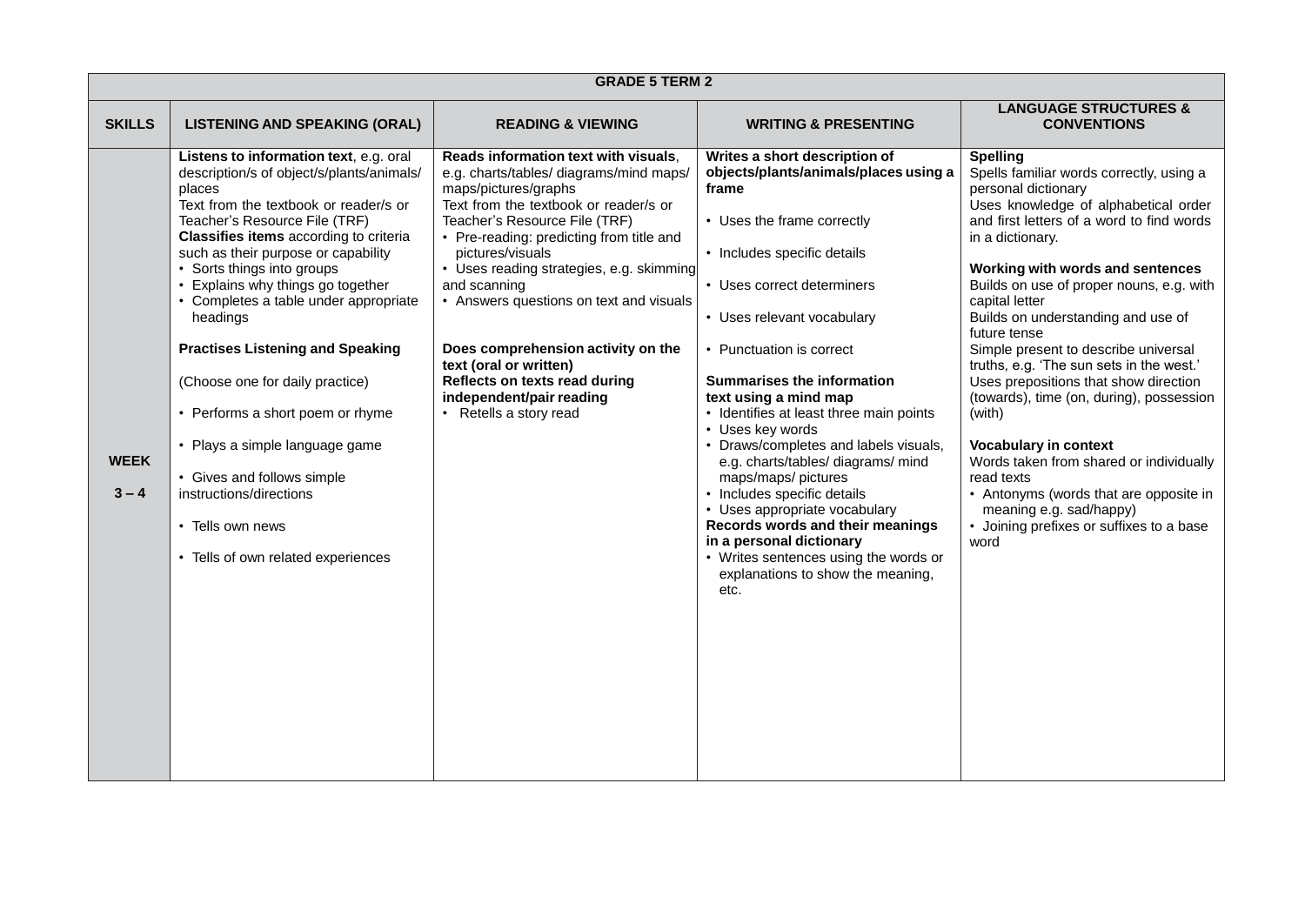| <b>GRADE 5 TERM 2</b>  |                                                                                                                                                                                                                                                                                                                                                                                                                                                                                                                                 |                                                                                                                                                                                                                                                                                                                                                                                                                                                                                                                                                                                                                           |                                                                                                                                                                                                                                                                                                                                                                                                         |                                                                                                                                                                                                                                                                                                                                                                                                                                                                                                                                                                             |  |
|------------------------|---------------------------------------------------------------------------------------------------------------------------------------------------------------------------------------------------------------------------------------------------------------------------------------------------------------------------------------------------------------------------------------------------------------------------------------------------------------------------------------------------------------------------------|---------------------------------------------------------------------------------------------------------------------------------------------------------------------------------------------------------------------------------------------------------------------------------------------------------------------------------------------------------------------------------------------------------------------------------------------------------------------------------------------------------------------------------------------------------------------------------------------------------------------------|---------------------------------------------------------------------------------------------------------------------------------------------------------------------------------------------------------------------------------------------------------------------------------------------------------------------------------------------------------------------------------------------------------|-----------------------------------------------------------------------------------------------------------------------------------------------------------------------------------------------------------------------------------------------------------------------------------------------------------------------------------------------------------------------------------------------------------------------------------------------------------------------------------------------------------------------------------------------------------------------------|--|
| <b>SKILLS</b>          | <b>LISTENING AND SPEAKING (ORAL)</b>                                                                                                                                                                                                                                                                                                                                                                                                                                                                                            | <b>READING &amp; VIEWING</b>                                                                                                                                                                                                                                                                                                                                                                                                                                                                                                                                                                                              | <b>WRITING &amp; PRESENTING</b>                                                                                                                                                                                                                                                                                                                                                                         | <b>LANGUAGE STRUCTURES &amp;</b><br><b>CONVENTIONS</b>                                                                                                                                                                                                                                                                                                                                                                                                                                                                                                                      |  |
| <b>WEEK</b><br>$5 - 6$ | Listens to and responds to oral<br>instructions<br>Text from the textbook or reader/s or<br>Teacher's Resource File (TRF)<br>• Follows the instructions<br>• Shows understanding of command<br>words<br>Explains what should happen (if<br>instructions cannot be carried out)<br><b>Practises Listening and Speaking</b><br>(Choose one for daily practice)<br>• Performs a short poem or rhyme<br>• Plays a simple language game<br>• Gives and follows simple<br>instructions/directions<br><b>FORMAL ASSESSMENT TASK 4:</b> | Reads procedural text, e.g.<br>instructions for making or doing<br>something<br>Text from the textbook or reader/s or<br>Teacher's Resource File (TRF)<br>• Pre-reading: predicting from title and<br>pictures<br>• Uses reading strategies such as<br>scanning for specific detail<br>• Discusses specific details of text<br>• Discusses sequence of instructions<br>• Answers questions on the text<br>• Follows the instructions correctly<br>Does comprehension activity on the<br>text (oral or written)<br><b>Practises reading</b><br>• Reads aloud with appropriate<br>pronunciation, fluency, and<br>expression | Writes a recipe or instructions for<br>making or doing something using a<br>frame<br>• Uses the frame correctly<br>• Includes list of ingredients<br>• Includes method in correct sequence<br>• Uses appropriate vocabulary<br>• Uses present simple tense<br>• Spells familiar words correctly<br>• Uses dictionary to check spelling<br>• Presents work neatly using proper<br>form, such as headings | <b>Spelling</b><br>Spells familiar words correctly, using a<br>personal dictionary<br>Words starting with g and followed by -e,<br>-i or $-y$ : start with g even though it<br>sounds like j, e.g. germ<br>Working with words and sentences<br>Uses adverbs of place (here, there)<br>Begins to use adverbs of degree, e.g.<br>very, really, almost, too'<br>Simple present tense<br>Begins to use connecting words to<br>show contrast (but), reason (because)<br>and purpose (so that).<br>Vocabulary in context<br>Words taken from shared or<br>individually read texts |  |
|                        | <b>Transactional writing: (10 marks)</b><br>Written before the controlled test                                                                                                                                                                                                                                                                                                                                                                                                                                                  |                                                                                                                                                                                                                                                                                                                                                                                                                                                                                                                                                                                                                           |                                                                                                                                                                                                                                                                                                                                                                                                         |                                                                                                                                                                                                                                                                                                                                                                                                                                                                                                                                                                             |  |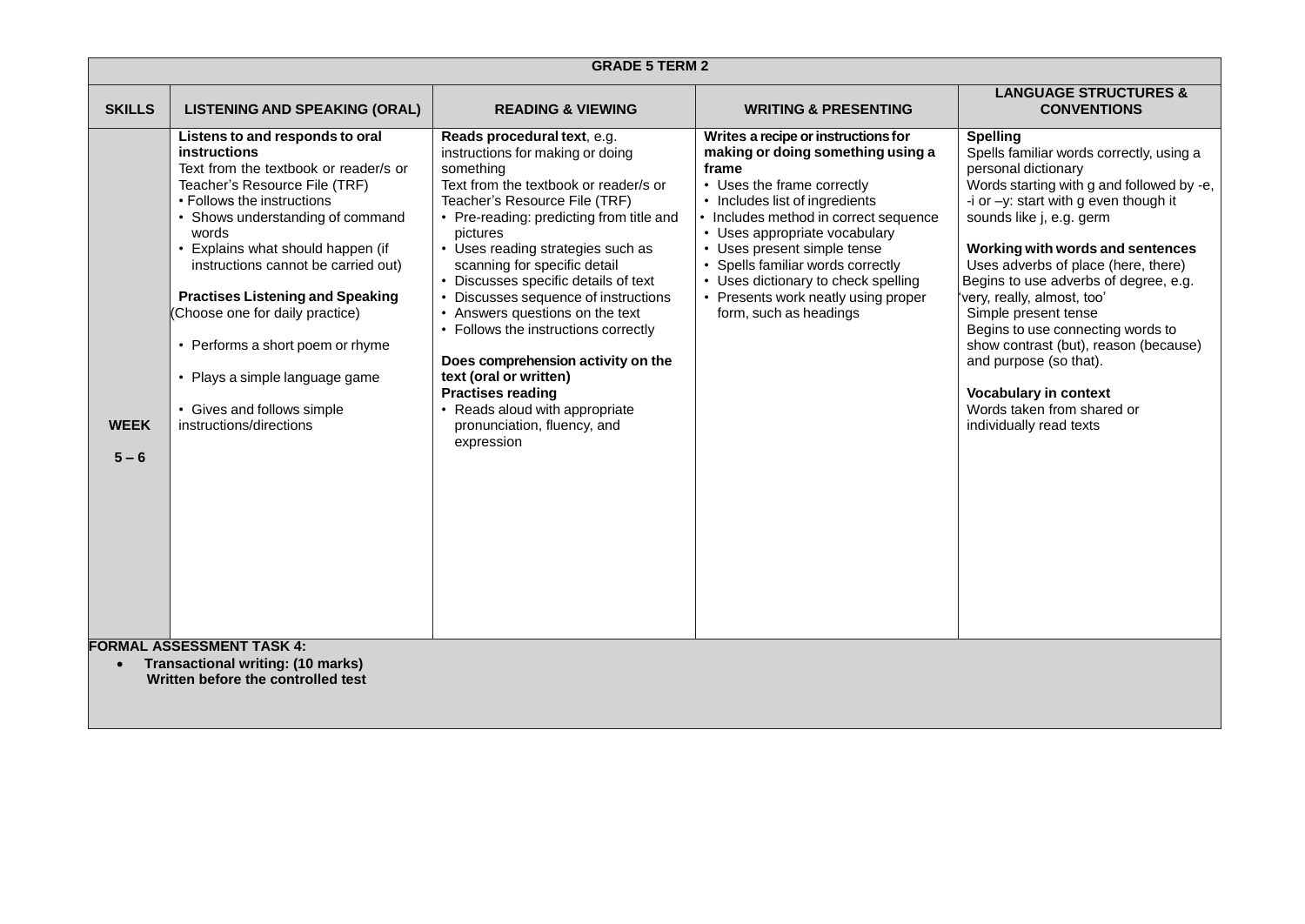| <b>GRADE 5 TERM 2</b>   |                                                                                                                                                                                                                                                                                                                                                                                                                                                                                                                                                                                                                                                                                                                                                                                                                                   |                                                                                                                                                                                                                                                                                                                                                                                                                                                                                                                                               |                                                                                                                                                                                                                                                                                                                                                                                                                                                                                                                                                                                        |                                                                                                                                                                                                                                                                                                                                                                                                                                                                                                                                                                                                                                                                                                                          |
|-------------------------|-----------------------------------------------------------------------------------------------------------------------------------------------------------------------------------------------------------------------------------------------------------------------------------------------------------------------------------------------------------------------------------------------------------------------------------------------------------------------------------------------------------------------------------------------------------------------------------------------------------------------------------------------------------------------------------------------------------------------------------------------------------------------------------------------------------------------------------|-----------------------------------------------------------------------------------------------------------------------------------------------------------------------------------------------------------------------------------------------------------------------------------------------------------------------------------------------------------------------------------------------------------------------------------------------------------------------------------------------------------------------------------------------|----------------------------------------------------------------------------------------------------------------------------------------------------------------------------------------------------------------------------------------------------------------------------------------------------------------------------------------------------------------------------------------------------------------------------------------------------------------------------------------------------------------------------------------------------------------------------------------|--------------------------------------------------------------------------------------------------------------------------------------------------------------------------------------------------------------------------------------------------------------------------------------------------------------------------------------------------------------------------------------------------------------------------------------------------------------------------------------------------------------------------------------------------------------------------------------------------------------------------------------------------------------------------------------------------------------------------|
| <b>SKILLS</b>           | <b>LISTENING AND SPEAKING (ORAL)</b>                                                                                                                                                                                                                                                                                                                                                                                                                                                                                                                                                                                                                                                                                                                                                                                              | <b>READING &amp; VIEWING</b>                                                                                                                                                                                                                                                                                                                                                                                                                                                                                                                  | <b>WRITING &amp; PRESENTING</b>                                                                                                                                                                                                                                                                                                                                                                                                                                                                                                                                                        | <b>LANGUAGE STRUCTURES &amp;</b><br><b>CONVENTIONS</b>                                                                                                                                                                                                                                                                                                                                                                                                                                                                                                                                                                                                                                                                   |
| <b>WEEK</b><br>$7 - 8$  | Listens and retells stories (Choose<br>from contemporary realistic<br>fiction/traditional stories/personal<br>accounts/adventure/ funny/fantasy/real<br>life stories/historical fiction)<br>• Answers literal questions<br>• Answers more complex questions,<br>e.g. Why don't they? What would<br>you do?<br>• Gives a personal response<br>• Expresses feelings and opinions, e.g.<br>Why couldn't<br><b>Retells the story</b><br>• Describes events in sequence<br>• Refers to main characters<br>• Retelling of story line makes sense<br>• Suggests an alternative ending<br>• Uses tenses introduced in previous<br>grades<br><b>Practises Listening and Speaking</b><br>(Choose one for daily practice)<br>Performs a short poem or rhyme<br>$\bullet$<br>Plays a simple language game<br>Tells of own related experiences | <b>Reads stories</b><br>Text from the textbook or reader/s or<br>Teacher's Resource File (TRF)<br>• Pre-reading: predicts from title and<br>pictures<br>• Reads for detail and uses contextual<br>clues to find meaning<br>• Identifies and comments on the plot<br>• Gives reasons for action<br>• Understands the vocabulary<br>• Answers questions on the story<br>Does comprehension activity on the<br>text (oral or written)<br><b>Practises reading</b><br>• Reads aloud with appropriate<br>pronunciation, fluency, and<br>expression | Writes a story using a frame<br>(Narrative/Descriptive)<br>• Writes at least four paragraphs<br>• Links paragraphs using connecting<br>words<br>• Uses new vocabulary and<br>punctuation learnt<br>• Uses techniques for creative writing,<br>e.g. uses comparisons<br>• Uses appropriate grammar, spelling,<br>punctuation and spaces between<br>paragraphs<br>• Uses the dictionary to check spelling<br>and meanings of words<br>Records words and their meanings<br>in a personal dictionary<br>• Writes sentences using the words or<br>explanations to show the meaning,<br>etc. | <b>Spelling</b><br>Uses the dictionary to check spelling<br>and meanings of words<br>Breaks long words into smaller chunks,<br>e.g. be-cause; sen-ten-ce<br>Working with words and sentences<br>Uses different types of adjectives<br>including those relating to age/<br>temperature/ what things are made of<br>Understands and uses verbs to<br>describe actions<br>Begins to use 'must', 'should' and 'have<br>to' to show obligation.<br>Begins to use 'shall' and 'will' to show<br>intention.<br>Begins to use the conditional, e.g. If ,<br>then $\dots$<br>Vocabulary in context<br>Words taken from shared or individually<br>read texts<br>• Synonyms (words that are similar in<br>meaning e.g. soft/gentle) |
| <b>WEEK</b><br>$9 - 10$ | <b>FORMAL ASSESSMENT TASK 5: CONTROLLED TEST</b><br><b>RESPONSE TO TEXTS (40 MARKS)</b><br>Question 1: Literary/Non- literary text (15 marks)<br>Question 2: Visual text (10 marks)<br><b>Question 3: Summary writing (5 marks)</b><br><b>Question 4: Language Structures and Conventions (10 marks)</b>                                                                                                                                                                                                                                                                                                                                                                                                                                                                                                                          |                                                                                                                                                                                                                                                                                                                                                                                                                                                                                                                                               |                                                                                                                                                                                                                                                                                                                                                                                                                                                                                                                                                                                        |                                                                                                                                                                                                                                                                                                                                                                                                                                                                                                                                                                                                                                                                                                                          |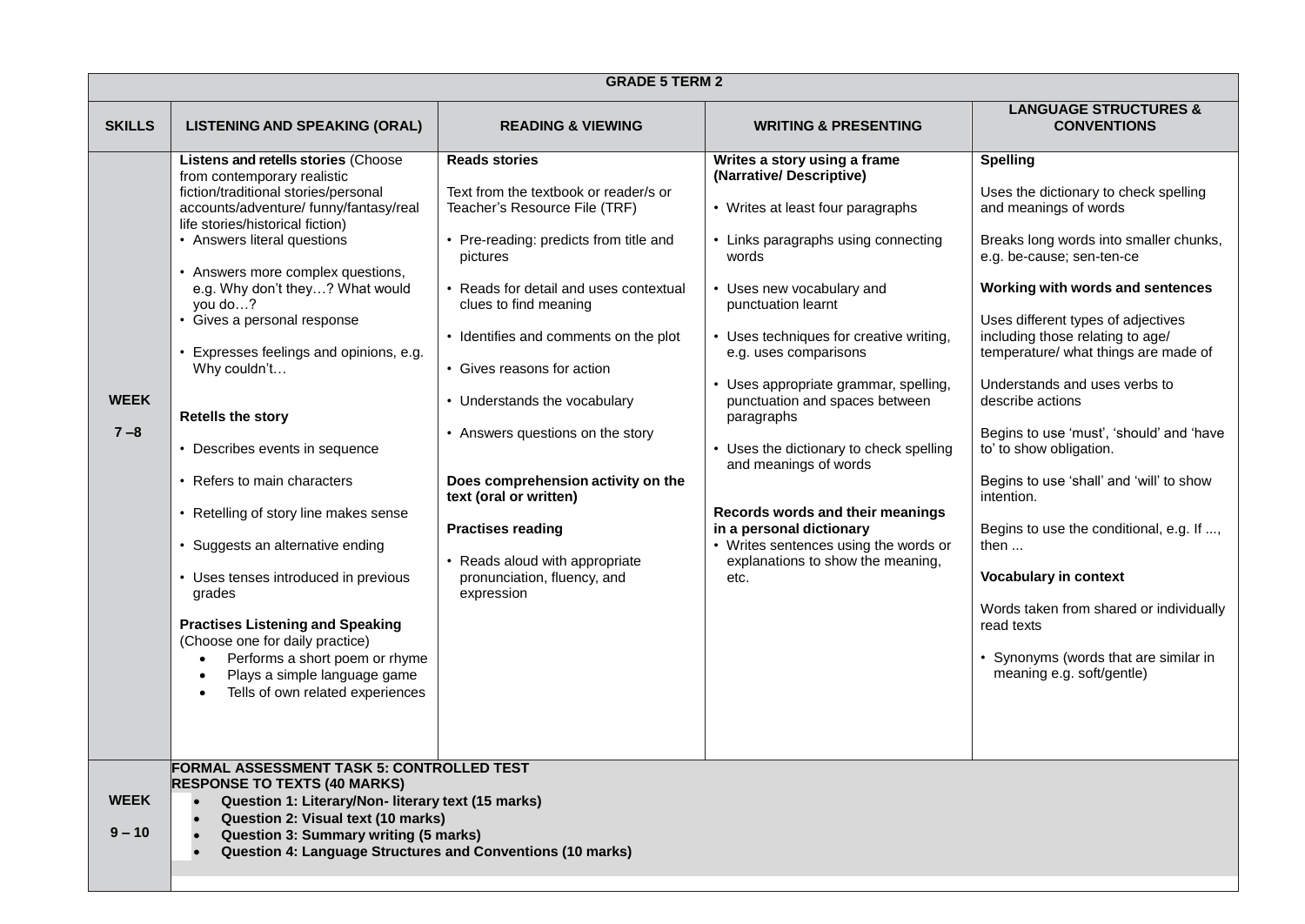| <b>FORMATIVE ASSESSMENT ACTIVITIES</b>                                                                                                                                          |                                                                                                                                                                                                                             |                                                                                                                                                      |                                                                                                                                       |
|---------------------------------------------------------------------------------------------------------------------------------------------------------------------------------|-----------------------------------------------------------------------------------------------------------------------------------------------------------------------------------------------------------------------------|------------------------------------------------------------------------------------------------------------------------------------------------------|---------------------------------------------------------------------------------------------------------------------------------------|
| Listening and Speaking activities<br>Variety of Listening and Speaking<br>activities<br><b>Listening and Speaking activities</b><br>that comply with the Covid-19<br>conditions | <b>Reading and Viewing activities</b><br><b>Reading Process</b><br><b>Reading aloud activities</b><br>Reading Comprehension activities<br>Literature activities based on the<br>three prescribed genres for the<br>semester | <b>Writing and Presenting activities</b><br><b>Writing Process</b><br>Paragraphing<br><b>Transactional Texts</b><br>Essay<br><b>Creative Writing</b> | <b>Language Structures and Conventions</b><br><b>activities</b><br>Variety of Language Structures and<br><b>Convention activities</b> |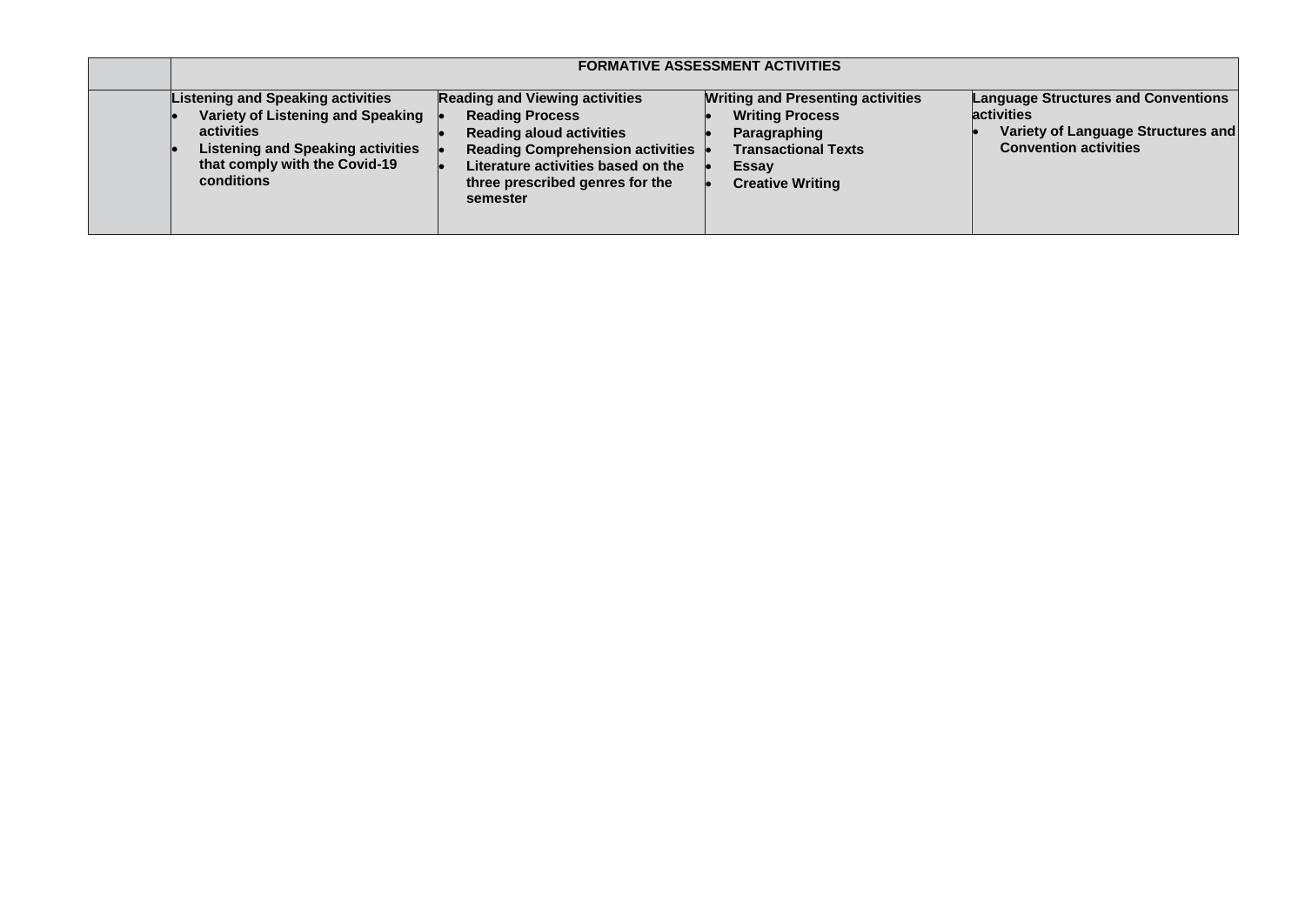| <b>GRADE 5 TERM 2</b>                                                                                                                                                   |                                      |                                                                                                                     |                                         |                                                                                                                                                                                                                                                                                        |  |
|-------------------------------------------------------------------------------------------------------------------------------------------------------------------------|--------------------------------------|---------------------------------------------------------------------------------------------------------------------|-----------------------------------------|----------------------------------------------------------------------------------------------------------------------------------------------------------------------------------------------------------------------------------------------------------------------------------------|--|
| <b>SKILLS</b>                                                                                                                                                           | <b>LISTENING AND SPEAKING (ORAL)</b> | <b>READING &amp; VIEWING</b>                                                                                        | <b>WRITING &amp; PRESENTING</b>         | <b>LANGUAGE STRUCTURES</b><br><b>&amp; CONVENTIONS</b>                                                                                                                                                                                                                                 |  |
| <b>GRADE 5 ENG FAL SUMMARY OF FORMAL ASSESSMENT TASKS: TERM 2</b>                                                                                                       |                                      |                                                                                                                     |                                         |                                                                                                                                                                                                                                                                                        |  |
| <b>FORMAL ASSESSMENT TASK 1: ORAL</b><br>Read Aloud (20 marks)<br>$\bullet$<br>This task is a continuation from Term 1. It will be<br>completed and recorded in Term 2. |                                      | <b>FORMAL ASSESSMENT TASK 4: WRITING</b><br>Transactional writing: (10 marks)<br>Written before the controlled test | <b>MARKS</b> )<br>in context (10 marks) | <b>FORMAL ASSESSMENT TASK 5: RESPONSE TO TEXTS (40)</b><br>Question 1: Literary / non-literary text<br>comprehension (15 marks)<br>Question 2: Visual text comprehension (10 marks)<br>Question 3: Summary writing (5 marks)<br><b>Question 4: Language Structures and Conventions</b> |  |
|                                                                                                                                                                         |                                      |                                                                                                                     |                                         |                                                                                                                                                                                                                                                                                        |  |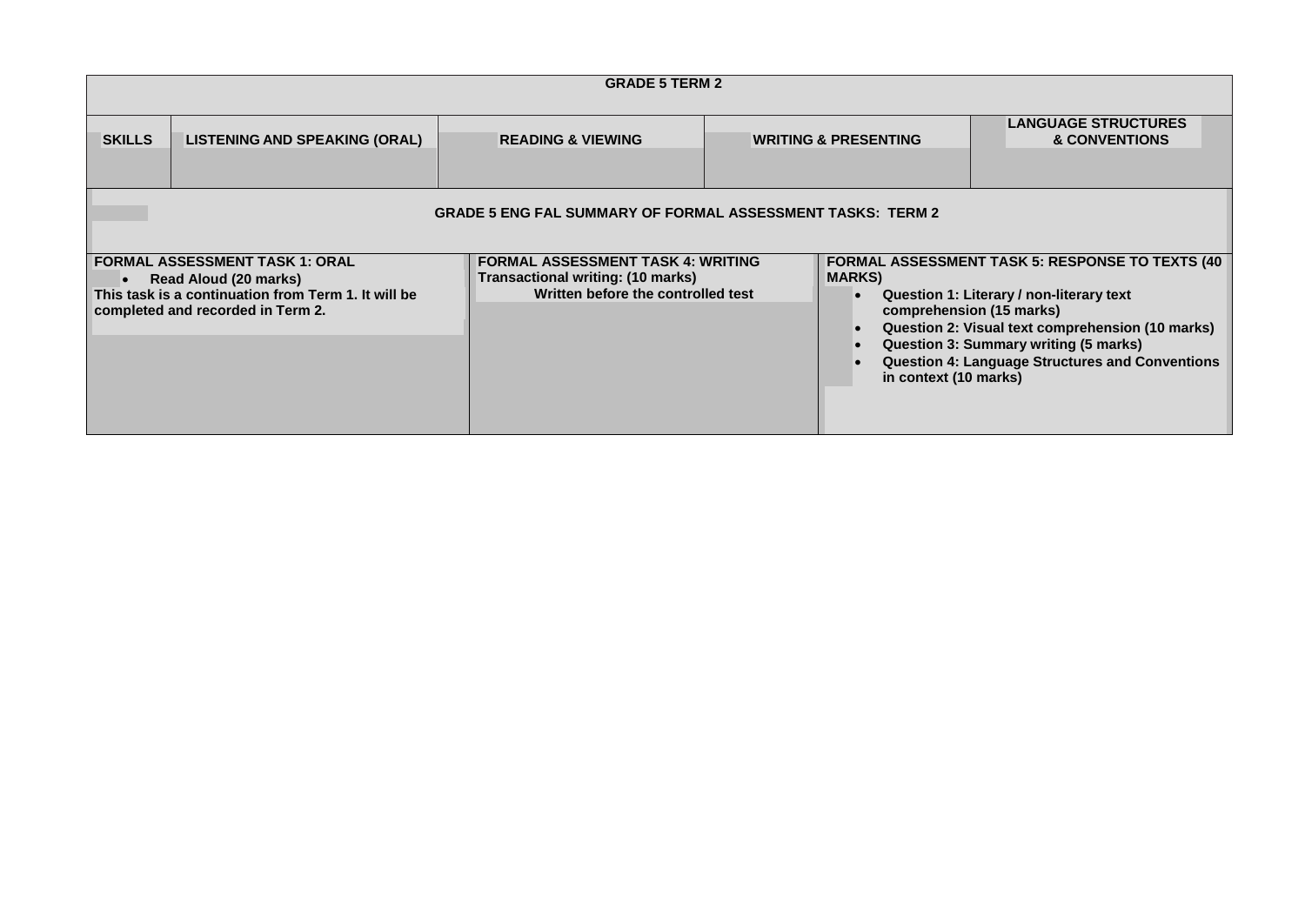| <b>LANGUAGE STRUCTURES</b><br><b>SKILLS</b><br><b>LISTENING AND SPEAKING (ORAL)</b><br><b>&amp; CONVENTIONS</b><br><b>READING &amp; VIEWING</b><br><b>WRITING &amp; PRESENTING</b><br>Reads poem<br>Writes a simple story including<br><b>Spelling and punctuations</b><br>Listens to a poem                                                                                                                                                                                                                                                                                                                                                                                                                                                                                                                                                                                                                                                                                                                                                                                                                                                                                                                                                                                                                                                                                                                                                                                                                                                                                                                                                                                                                                                                                                                                                                                                                                                                                                                                                                                                                                                                                                                                                                                                                                      | <b>GRADE 5 TERM 3</b> |  |  |                                  |                                      |
|-----------------------------------------------------------------------------------------------------------------------------------------------------------------------------------------------------------------------------------------------------------------------------------------------------------------------------------------------------------------------------------------------------------------------------------------------------------------------------------------------------------------------------------------------------------------------------------------------------------------------------------------------------------------------------------------------------------------------------------------------------------------------------------------------------------------------------------------------------------------------------------------------------------------------------------------------------------------------------------------------------------------------------------------------------------------------------------------------------------------------------------------------------------------------------------------------------------------------------------------------------------------------------------------------------------------------------------------------------------------------------------------------------------------------------------------------------------------------------------------------------------------------------------------------------------------------------------------------------------------------------------------------------------------------------------------------------------------------------------------------------------------------------------------------------------------------------------------------------------------------------------------------------------------------------------------------------------------------------------------------------------------------------------------------------------------------------------------------------------------------------------------------------------------------------------------------------------------------------------------------------------------------------------------------------------------------------------|-----------------------|--|--|----------------------------------|--------------------------------------|
|                                                                                                                                                                                                                                                                                                                                                                                                                                                                                                                                                                                                                                                                                                                                                                                                                                                                                                                                                                                                                                                                                                                                                                                                                                                                                                                                                                                                                                                                                                                                                                                                                                                                                                                                                                                                                                                                                                                                                                                                                                                                                                                                                                                                                                                                                                                                   |                       |  |  |                                  |                                      |
| • Pre-reading: predicts from title and<br>• Writes an interesting story<br>Text from the textbook or Teacher's<br>Spells familiar words correctly, using<br>Resource File (TRF)<br>a personal dictionary<br>pictures<br>• Story has a beginning, a middle and<br>Words starting with a k sound and<br>• Talks about the poem (what the<br>Uses reading strategies, e.g.<br>an ending<br>poem is about)<br>prediction, looks at pictures carefully,<br>followed by e or i: use a k to spell<br>uses contextual clues<br>• Uses an appropriate tense<br>the word<br>• Relates to own experience<br>• Co-ordinates sentences with 'and'<br>Discusses topic and main idea<br>Punctuates correctly: comma, colon,<br>• Identifies rhyme and rhythm<br>and 'but'<br>semi colon, inverted commas,<br>Discusses rhyme and comparisons<br>question mark, exclamation mark, full<br>· Gives personal response (likes/<br>• Uses a wider range of punctuation,<br>(similes)<br>stop<br>including inverted commas<br>dislikes)<br>Working with words and sentences<br>Expresses feelings stimulated by the<br>Listens to and gives personal<br>Poem<br>• Begins to use the writing process<br><b>WEEK</b><br><b>recounts</b><br>Constructs simple sentences using<br>Reads a story with dialogue<br>Uses the writing process<br>• Recalls own experiences in the right<br>subject, verb, object, e.g.<br>Text from the textbook or reader/s or<br>$1 - 2$<br>'Bongi/read/ her book'<br>sequence<br>• Answers questions about what<br>Teacher's Resource File (TRF)<br>• Brainstorms ideas using, e.g. mind<br>happened first, second, etc.<br>Begins to use connecting words to<br>maps<br>show condition (if, then)<br>• Understands how a plot and<br>• Writes first draft<br>characters can represent a particular<br>Develops use of direct speech.<br>view of the world<br>• Checks spelling<br>• Answers questions about story<br>speech.<br>• Writes final draft<br>• Identifies the moral/main message of<br>Records words and their meanings<br><b>Vocabulary in context</b><br>the story<br>Words taken from shared or<br>in a personal dictionary<br>Does comprehension activity on the<br>• Writes sentences using the words or<br>individually read texts<br>text (oral or written)<br>explanations to show the meaning,<br>etc. |                       |  |  | dialogue (Narrative/Descriptive) | Begins to recognise and use reported |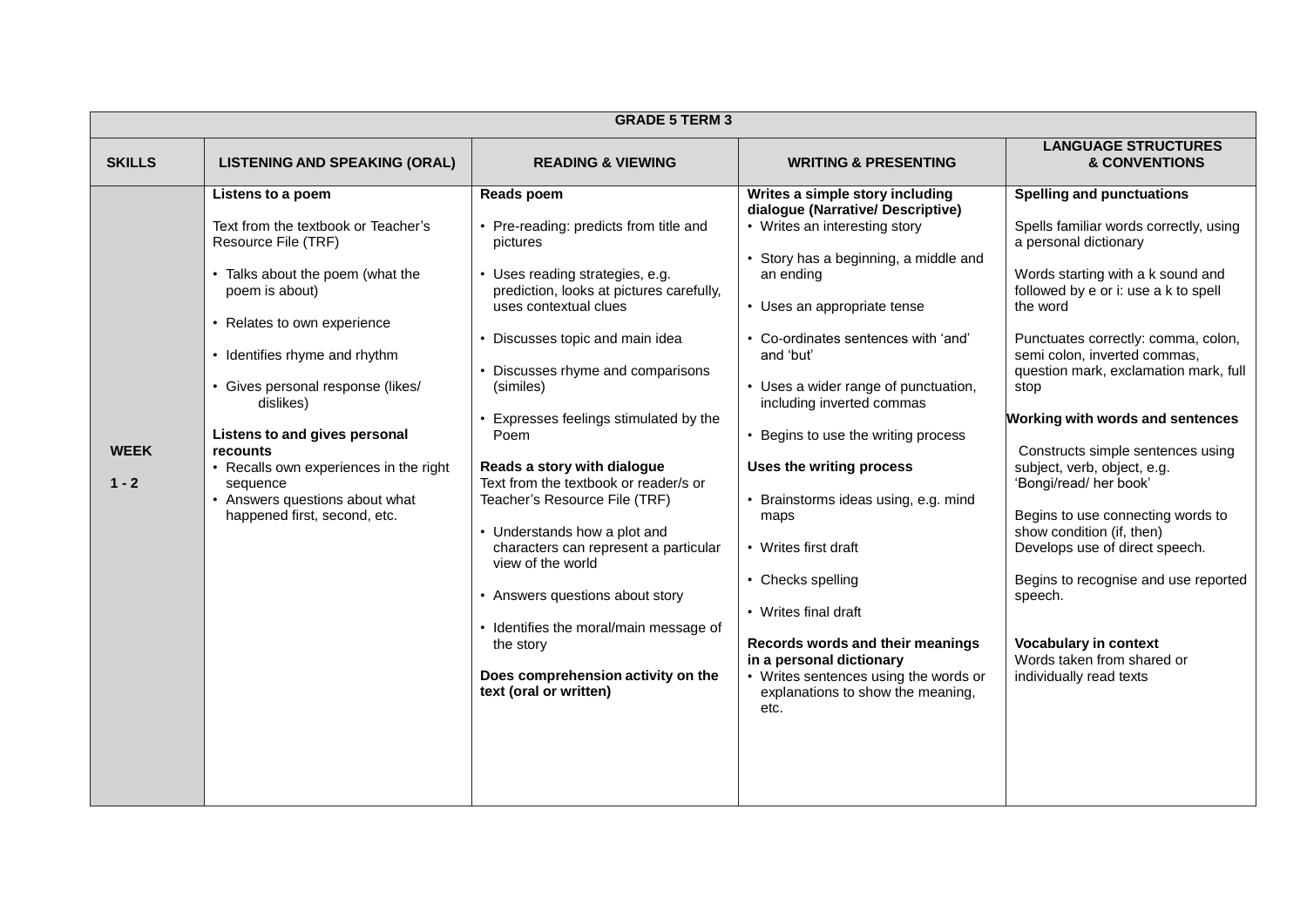| <b>GRADE 5 TERM 3</b>  |                                                                                                                                                                                                                                                                                                                                                                                                                                                                                                                                                 |                                                                                                                                                                                                                                                                                                                                                                                                                                                               |                                                                                                                                                                                                                                                                                                                                                                                                                                                                                                                                                                                                                                                                        |                                                                                                                                                                                                                                                                                                                                                                                                                                                                                                                                                                                                                                                                                                      |  |
|------------------------|-------------------------------------------------------------------------------------------------------------------------------------------------------------------------------------------------------------------------------------------------------------------------------------------------------------------------------------------------------------------------------------------------------------------------------------------------------------------------------------------------------------------------------------------------|---------------------------------------------------------------------------------------------------------------------------------------------------------------------------------------------------------------------------------------------------------------------------------------------------------------------------------------------------------------------------------------------------------------------------------------------------------------|------------------------------------------------------------------------------------------------------------------------------------------------------------------------------------------------------------------------------------------------------------------------------------------------------------------------------------------------------------------------------------------------------------------------------------------------------------------------------------------------------------------------------------------------------------------------------------------------------------------------------------------------------------------------|------------------------------------------------------------------------------------------------------------------------------------------------------------------------------------------------------------------------------------------------------------------------------------------------------------------------------------------------------------------------------------------------------------------------------------------------------------------------------------------------------------------------------------------------------------------------------------------------------------------------------------------------------------------------------------------------------|--|
| <b>SKILLS</b>          | <b>LISTENING AND SPEAKING (ORAL)</b>                                                                                                                                                                                                                                                                                                                                                                                                                                                                                                            | <b>READING &amp; VIEWING</b>                                                                                                                                                                                                                                                                                                                                                                                                                                  | <b>WRITING &amp; PRESENTING</b>                                                                                                                                                                                                                                                                                                                                                                                                                                                                                                                                                                                                                                        | <b>LANGUAGE STRUCTURES</b><br><b>&amp; CONVENTIONS</b>                                                                                                                                                                                                                                                                                                                                                                                                                                                                                                                                                                                                                                               |  |
| <b>WEEK</b><br>$3 - 4$ | Takes part in a conversation on a<br>familiar topic<br>• Asks and answers questions<br>• Respects other learners by listening<br>to them<br>Encourages other group members to<br>support fellow learners<br>• Code switches if necessary<br>• Asks and answers more complex<br>questions, e.g. What would you<br>do?<br><b>Practises Listening and Speaking</b><br>(Choose one for daily practice)<br>• Performs a short poem or rhyme<br>• Plays a simple language game<br>• Gives and follows instructions/<br>directions<br>• Tells own news | Reads a play<br>Text from the textbook or reader/s or<br>Teacher's Resource File (TRF)<br>• Pre-reading predicting from title<br>• Uses reading strategies<br>• Identifies the story-line<br>• Discusses characters, setting and<br>action<br>Expresses feelings stimulated by the<br>text<br>• Discusses the play format<br>Does comprehension activity on the<br>text (oral or written)<br>Reflects on texts read<br>Independently<br>• Compares texts read | Writes a short dialogue/play script<br>using a frame<br>Selects appropriate characters<br>• Organises the dialogue and action<br>logically<br>• Uses direct speech<br>• Uses an informal style of writing<br>• Uses appropriate punctuation, e.g.<br>colon, exclamation and question<br>marks<br><b>Uses writing process</b><br>Brainstorms ideas using mind maps<br>• Produces first draft<br>• Revises<br>• Proofreads<br>• Writes final draft<br>• Presents neat, legible final draft with<br>correct spacing<br>Records words and their meanings<br>in a personal dictionary<br>• Writes sentences using the words or<br>explanations to show the meaning,<br>etc. | <b>Spelling and punctuation</b><br>Uses the dictionary to check spelling<br>and meanings of words<br>Add -es to form plurals of words<br>ending in -s, -sh, -ch, or $-z$ , e.g.<br>bunches;<br>bunch,<br>brush,<br>brushes<br>Punctuates correctly: comma, colon,<br>semi colon, inverted commas,<br>question mark, exclamation mark, full<br>stop<br>Working with words and sentences<br>Uses the gender forms of some nouns<br>(e.g. cow/bull)<br>Revises 'a' and 'the' with nouns.<br>Uses regular forms of the verb<br>walk, walked<br>Uses direct and indirect speech<br>correctly<br>Builds on understanding and use<br>of simple past<br>Builds on understanding and use<br>of simple present |  |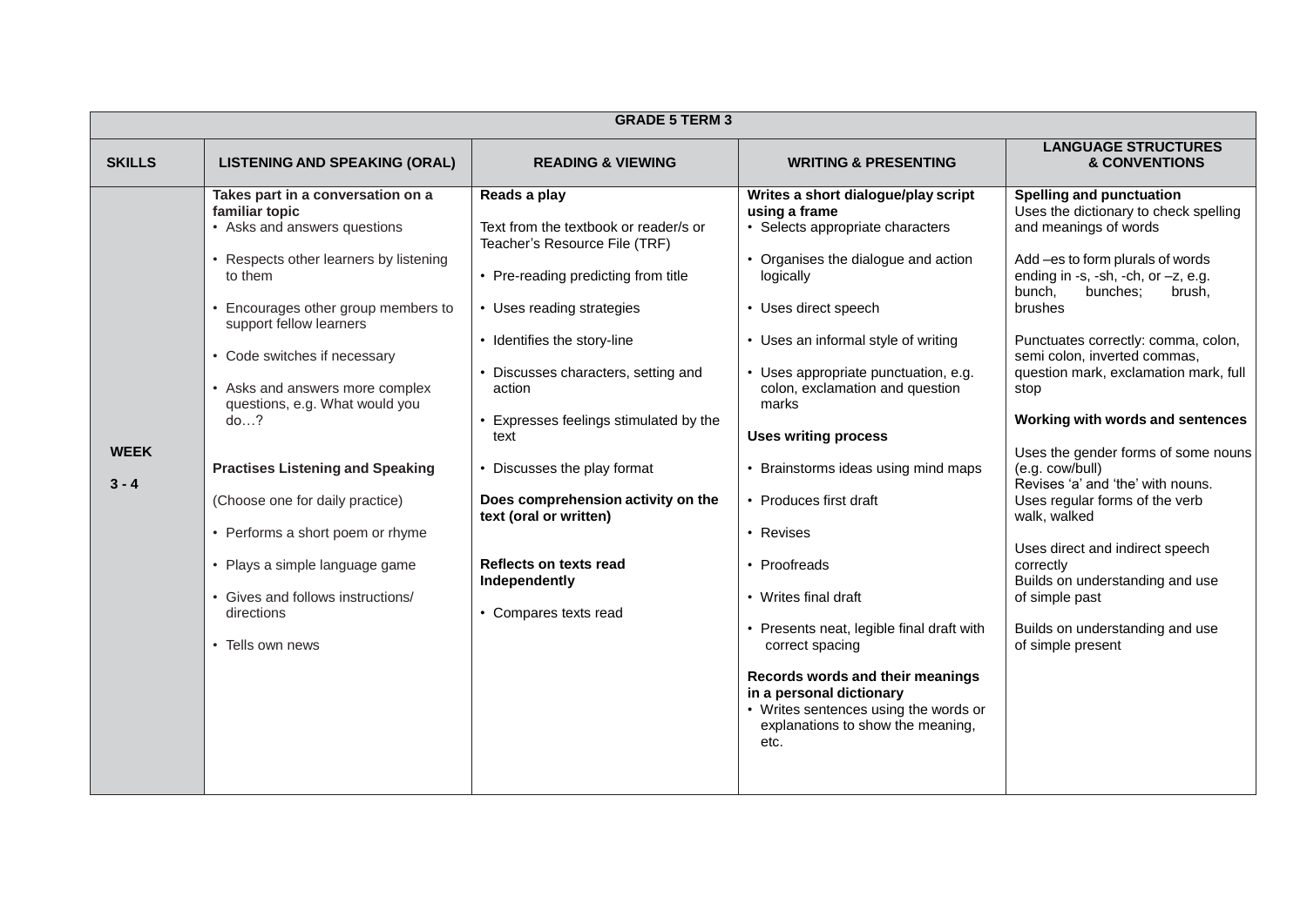| <b>GRADE 5 TERM 3</b>  |                                                                                                                                                                                                                                                                                                                                                                                                                                                                                                                          |                                                                                                                                                                                                                                                                                                                                                                                                                                                                                                                                                                                                                                                                                                                                                                                               |                                                                                                                                                                                                                                                                                                                                                                                                                                        |                                                                                                                                                                                                                                                                                                                                                                                                                                                                                                                                                                                                                                                                                                                                               |  |  |
|------------------------|--------------------------------------------------------------------------------------------------------------------------------------------------------------------------------------------------------------------------------------------------------------------------------------------------------------------------------------------------------------------------------------------------------------------------------------------------------------------------------------------------------------------------|-----------------------------------------------------------------------------------------------------------------------------------------------------------------------------------------------------------------------------------------------------------------------------------------------------------------------------------------------------------------------------------------------------------------------------------------------------------------------------------------------------------------------------------------------------------------------------------------------------------------------------------------------------------------------------------------------------------------------------------------------------------------------------------------------|----------------------------------------------------------------------------------------------------------------------------------------------------------------------------------------------------------------------------------------------------------------------------------------------------------------------------------------------------------------------------------------------------------------------------------------|-----------------------------------------------------------------------------------------------------------------------------------------------------------------------------------------------------------------------------------------------------------------------------------------------------------------------------------------------------------------------------------------------------------------------------------------------------------------------------------------------------------------------------------------------------------------------------------------------------------------------------------------------------------------------------------------------------------------------------------------------|--|--|
| <b>SKILLS</b>          | <b>LISTENING AND SPEAKING</b><br>(ORAL)                                                                                                                                                                                                                                                                                                                                                                                                                                                                                  | <b>READING &amp; VIEWING</b>                                                                                                                                                                                                                                                                                                                                                                                                                                                                                                                                                                                                                                                                                                                                                                  | <b>WRITING &amp; PRESENTING</b>                                                                                                                                                                                                                                                                                                                                                                                                        | <b>LANGUAGE STRUCTURES &amp;</b><br><b>CONVENTIONS</b>                                                                                                                                                                                                                                                                                                                                                                                                                                                                                                                                                                                                                                                                                        |  |  |
| <b>WEEK</b><br>$5 - 6$ | Listens and participates in a class<br>discussion on project work based<br>on literature study<br>• Listens to information about project<br>• Respects other learners by<br>listening to them<br>• Encourages other group<br>members to support fellow<br>learners<br>• Code switches if necessary<br>• Asks and answers questions<br>• Shares ideas and opinions<br>• Uses a framework to present<br>ideas/thoughts/plans:<br>-Topic<br>-Main points and supporting<br>ideas<br>-Research / investigation to be<br>done | Reads a story<br>(Choose from contemporary realistic<br>fiction/traditional stories/personal<br>accounts/adventure/funny/ fantasy/real life<br>stories/historical fiction).<br>Text from the textbook or reader/s or<br>Teacher's Resource File (TRF)<br>• Pre-reading: predicts from title and<br>pictures<br>• Understands the features of the text<br>• Uses reading strategies, e.g. uses<br>contextual clues to determine<br>meaning, makes inferences<br>• Expresses cause and effect in a story,<br>e.g. What happened when?<br>• Answers questions about the story<br>· Identifies and discusses characters<br>Does comprehension activity on the text<br>(oral or written)<br><b>Practises reading</b><br>• Reads aloud with appropriate<br>pronunciation, fluency and<br>expression | Rewrites the story in own words,<br>using a frame<br>(Narrative/Descriptive)<br>• Uses the simple past tense<br>• Identifies the main events<br>• Tells the events in the correct order<br>• Uses appropriate grammar, spelling,<br>punctuation and spaces between<br>paragraphs<br>Records words and their meanings<br>in a personal dictionary<br>• Writes sentences using the words or<br>explanations to show the meaning,<br>etc. | <b>Spelling</b><br>Spells familiar words correctly, using a<br>personal dictionary<br>Words starting with g and followed by<br>-e, -i or $-y$ : start with g even though it<br>sounds like j, e.g. germ<br>Working with words and sentences<br>Understands and uses countable<br>nouns (e.g. book - books)<br>Builds on use of personal pronouns<br>(e.g. I, you, it, us, them)<br>Builds on understanding and use of<br>comparative adjectives<br>Builds on use of subject verb concord, e.g.<br>There is one book/There are two books<br>Uses forms of the verb 'to be', e.g. be/<br>been/ being; am/ is/ are; was/ were<br>Uses exclamation marks<br><b>Vocabulary in context</b><br>Words taken from shared or<br>individually read texts |  |  |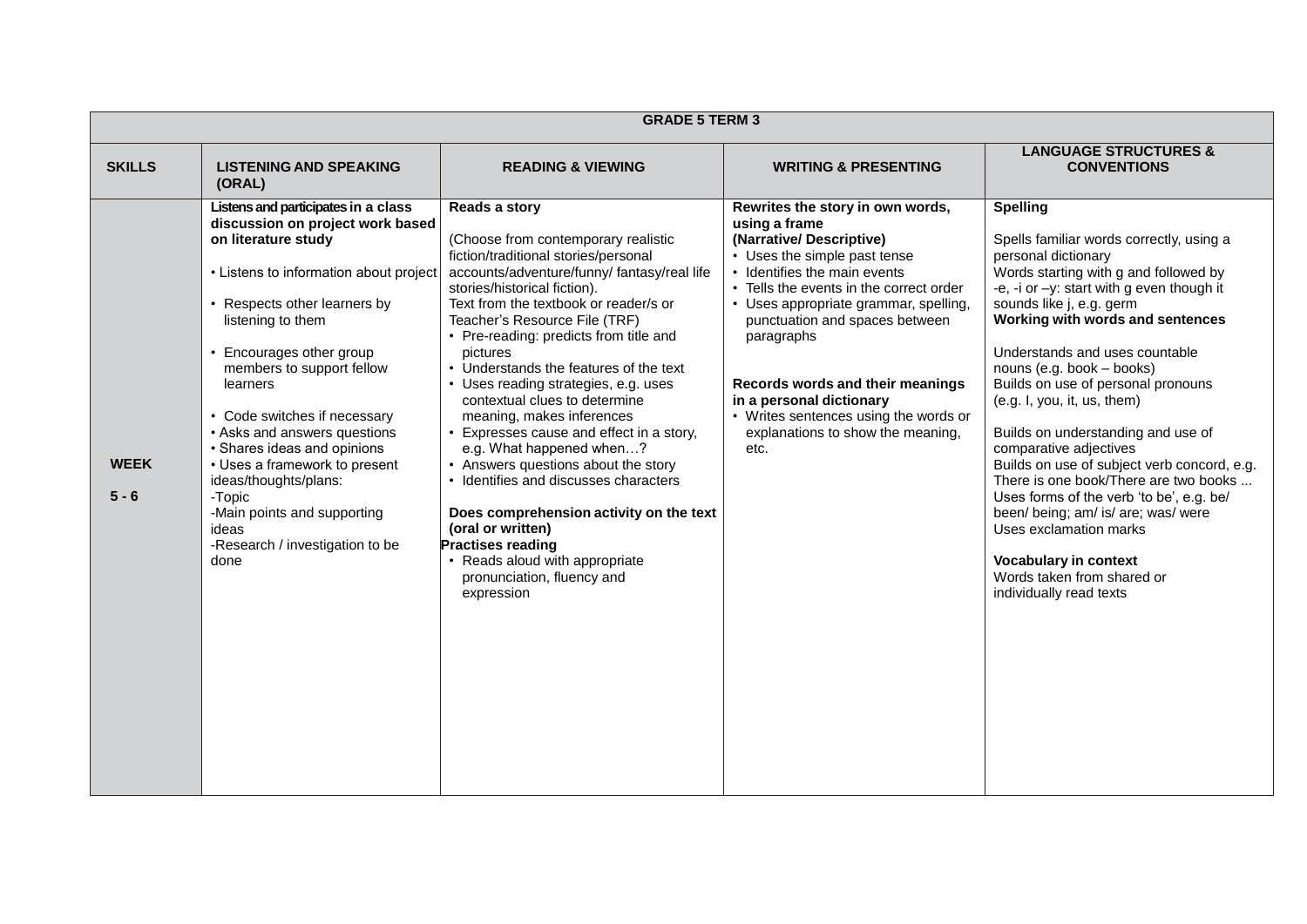|                 | Listens and talks about a               | Reads information texts with visuals,   | Draws/completes and labels simple       | <b>Spelling</b>                           |
|-----------------|-----------------------------------------|-----------------------------------------|-----------------------------------------|-------------------------------------------|
|                 |                                         |                                         |                                         |                                           |
| <b>WEEK 7-8</b> | familiar topic with                     | e.g. charts/tables/ diagrams/ mind      | visual texts, e.g. charts/tables/       |                                           |
|                 | preparation                             | maps/maps/pictures/graphs               | diagrams/ maps/pictures/graphs          | Uses the dictionary to check spelling     |
|                 | • Plans and prepares important          |                                         | Text from the textbook or Teacher's     | and meanings of words                     |
|                 | points                                  | Text from the textbook or reader/s or   | Resource File (TRF)                     |                                           |
|                 |                                         | Teacher's Resource File (TRF)           |                                         | Words starting with c and followed by -   |
|                 | • Says at least 5 sentences on the      |                                         | • Uses information from a visual or     | e, -i or -y: pronounce as s, e.g. centre, |
|                 | topic                                   | • Pre-reading: scans for important      | written text                            | city                                      |
|                 |                                         | details                                 |                                         |                                           |
|                 | • Answers questions                     |                                         | • Organises information neatly          | Working with words and sentences          |
|                 |                                         | • Discusses main information given      |                                         |                                           |
|                 | <b>Practises Listening and Speaking</b> | and the specific details                | • Conveys information correctly         | Uses the simple present to describe       |
|                 |                                         |                                         |                                         | universal truths e.g. The sun sets in the |
|                 |                                         | • Selects relevant details to answer    | • Uses appropriate symbols/diagrams     |                                           |
|                 | (Choose one for daily practice)         |                                         |                                         | west.                                     |
|                 |                                         | questions                               |                                         |                                           |
|                 | • Performs a short poem or rhyme        |                                         | Makes a mind map summary of a           | Begins to use determiners such as         |
|                 |                                         | Does comprehension activity on the text | short text                              | one, two, etc. and first, second, last.   |
|                 | • Plays a simple language game          | (oral or written)                       | • Identifies at least three main points |                                           |
|                 |                                         |                                         |                                         | Begins to use possessive pronouns (e.g.   |
|                 | • Gives and follows                     | <b>Practises reading</b>                | • Uses the correct structure            | mine, yours, his, hers, ours, theirs)     |
|                 | simple                                  |                                         |                                         |                                           |
|                 | instructions/directions                 |                                         | Records words and their meanings        | Uses different types of adjectives        |
|                 |                                         | Reads aloud with appropriate            | in a personal dictionary                | including those relating age/             |
|                 | Tells own news                          | pronunciation, fluency and expression   | • Writes sentences using the words or   | temperature/what things are made of       |
|                 |                                         |                                         | explanations to show the meaning,       |                                           |
|                 |                                         |                                         | etc.                                    | <b>Vocabulary in context</b>              |
|                 |                                         |                                         |                                         |                                           |
|                 |                                         |                                         |                                         | Words taken from shared or                |
|                 |                                         |                                         |                                         |                                           |
|                 |                                         |                                         |                                         | individually read text                    |
|                 |                                         |                                         |                                         |                                           |
|                 |                                         |                                         |                                         |                                           |
|                 |                                         |                                         |                                         |                                           |
|                 |                                         |                                         |                                         |                                           |
|                 |                                         |                                         |                                         |                                           |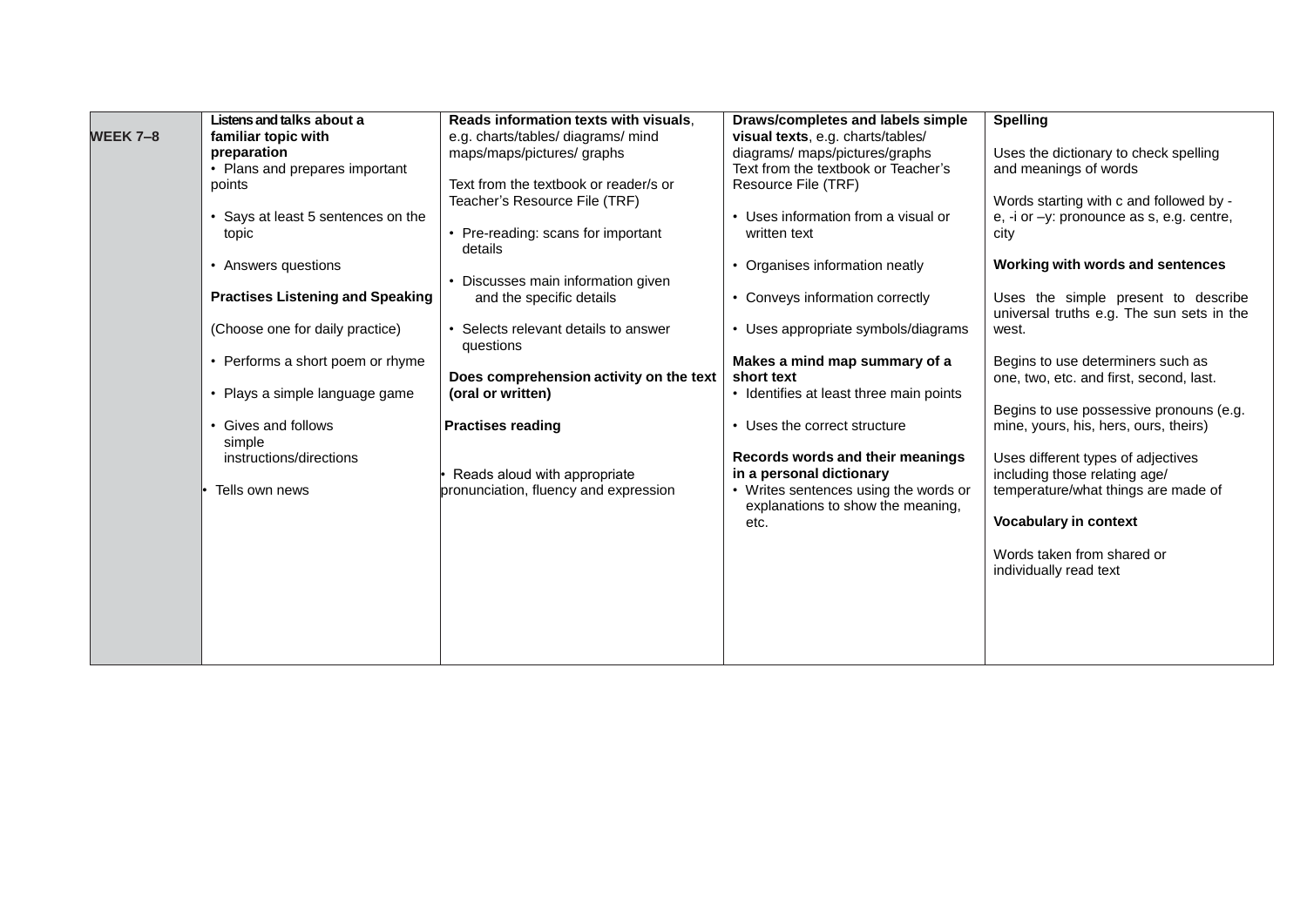|                 |                                                                                                                                                                                                                                                                                                                                                                                                                                          | <b>GRADE 5 TERM 3</b>        |                                                                                                                                                                                                                                                                                                                                                                                                                                                                                                                                                                                     |                                                                                                                                                                                                                       |  |  |
|-----------------|------------------------------------------------------------------------------------------------------------------------------------------------------------------------------------------------------------------------------------------------------------------------------------------------------------------------------------------------------------------------------------------------------------------------------------------|------------------------------|-------------------------------------------------------------------------------------------------------------------------------------------------------------------------------------------------------------------------------------------------------------------------------------------------------------------------------------------------------------------------------------------------------------------------------------------------------------------------------------------------------------------------------------------------------------------------------------|-----------------------------------------------------------------------------------------------------------------------------------------------------------------------------------------------------------------------|--|--|
| <b>SKILLS</b>   | <b>LISTENING AND SPEAKING (ORAL)</b>                                                                                                                                                                                                                                                                                                                                                                                                     | <b>READING &amp; VIEWING</b> | <b>WRITING &amp; PRESENTING</b>                                                                                                                                                                                                                                                                                                                                                                                                                                                                                                                                                     | <b>LANGUAGE STRUCTURES &amp;</b><br><b>CONVENTIONS</b>                                                                                                                                                                |  |  |
| <b>WEEK 4-8</b> | Project based on any ONE of the literature genres studied: poems / folktales / short stories / drama / novel. Note: There must be a variation of genres across the<br>grades.<br>Planning / Preparation/ Research/ Investigation of oral presentation and creative writing of project.                                                                                                                                                   |                              |                                                                                                                                                                                                                                                                                                                                                                                                                                                                                                                                                                                     |                                                                                                                                                                                                                       |  |  |
|                 | FORMAL ASSESSMENT TASK 6: CREATIVE WRITING PROJECT (40 MARKS)<br>Stage 1: Research (Learners do research on their project)<br>(10 marks)<br><b>Week 4 - 5</b><br>Stage 2: Writing (Learners engage in the write-up of their project)<br>$(30 \text{ marks})$<br>Planning/pre-writing of the creative writing project<br>$\bullet$<br><b>Drafting</b><br><b>Revising</b><br><b>Editing</b><br>Proofreading<br><b>Presenting</b><br>Week 6 |                              | <b>FORMAL ASSESSMENT TASK 7: CREATIVE WRITING PROJECT (20 MARKS)</b><br>Stage 3: Oral presentation (Learners do the Oral presentation of their project)<br>(20 marks)<br>Oral presentation:<br>$\bullet$<br>Presents central idea and supporting details<br>$\bullet$<br>Shows evidence of research/ investigation<br>$\bullet$<br>$\bullet$<br>contact, volume<br>Participates in a discussion<br>$\bullet$<br>Gives constructive feedback<br>$\bullet$<br><b>Maintains discussion</b><br>$\bullet$<br>Shows sensitivity to the rights and feelings of others<br>will be recorded. | Uses appropriate structure: introduction, body and conclusion<br>Uses appropriate body language and presentation skills, e.g. makes eye<br>Commence with the oral task in term 3 and conclude in term 4 when the mark |  |  |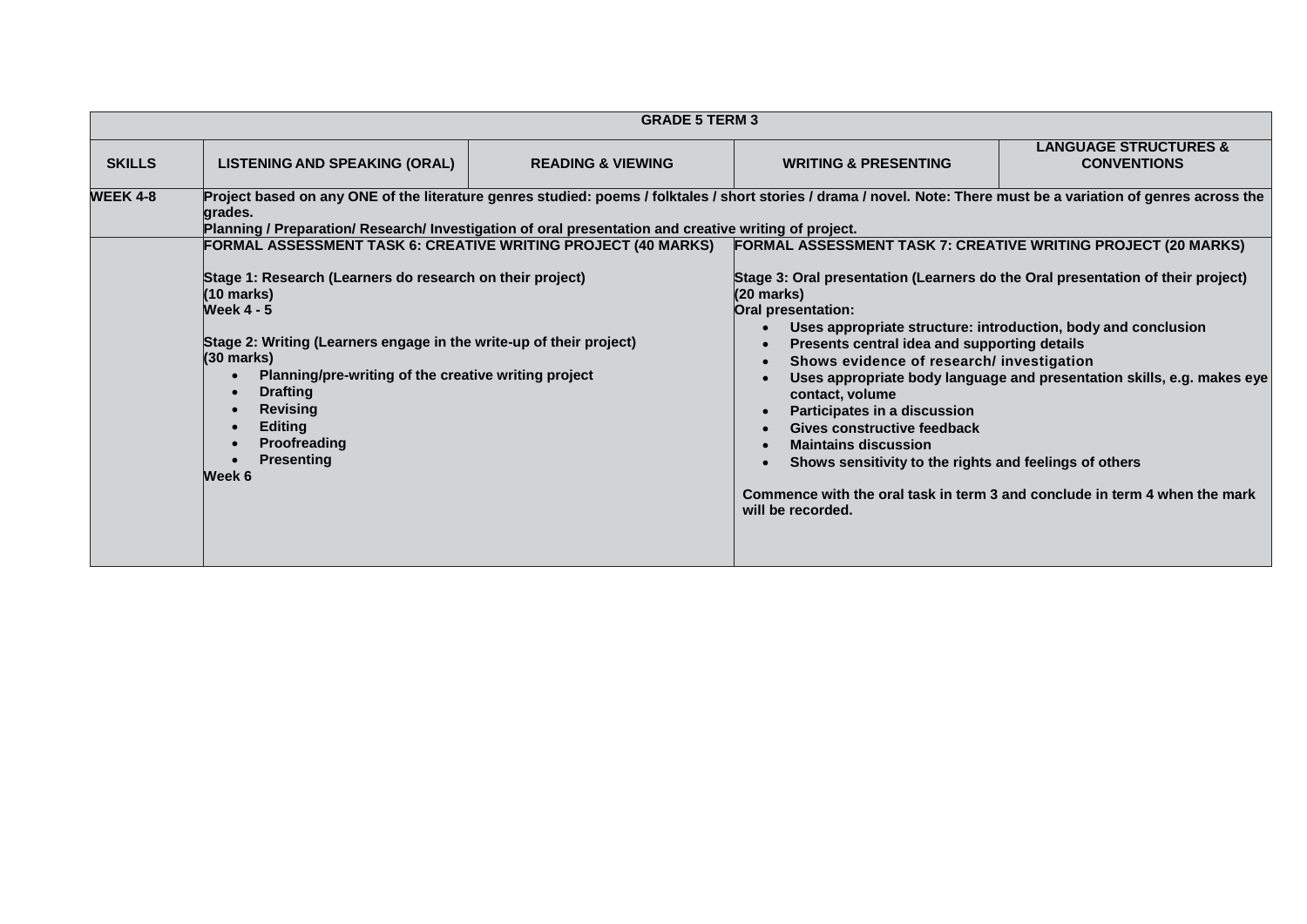|                         | <b>GRADE 5 TERM 3</b>                                                                                                                                                                                                                                                                                                                                                      |                                                                                                                                                                                                                                                                                                                                                                                                                                                                                        |                                                                                                                                                                                                                                                                                                                                                                                                                                                                                                                                                                                                                                                |                                                                                                                                                                                                                                                                                                                                                                                                                                                                                                                                                                                                                                          |  |  |
|-------------------------|----------------------------------------------------------------------------------------------------------------------------------------------------------------------------------------------------------------------------------------------------------------------------------------------------------------------------------------------------------------------------|----------------------------------------------------------------------------------------------------------------------------------------------------------------------------------------------------------------------------------------------------------------------------------------------------------------------------------------------------------------------------------------------------------------------------------------------------------------------------------------|------------------------------------------------------------------------------------------------------------------------------------------------------------------------------------------------------------------------------------------------------------------------------------------------------------------------------------------------------------------------------------------------------------------------------------------------------------------------------------------------------------------------------------------------------------------------------------------------------------------------------------------------|------------------------------------------------------------------------------------------------------------------------------------------------------------------------------------------------------------------------------------------------------------------------------------------------------------------------------------------------------------------------------------------------------------------------------------------------------------------------------------------------------------------------------------------------------------------------------------------------------------------------------------------|--|--|
| <b>SKILLS</b>           | <b>LISTENING AND SPEAKING (ORAL)</b>                                                                                                                                                                                                                                                                                                                                       | <b>READING &amp; VIEWING</b>                                                                                                                                                                                                                                                                                                                                                                                                                                                           | <b>WRITING &amp; PRESENTING</b>                                                                                                                                                                                                                                                                                                                                                                                                                                                                                                                                                                                                                | <b>LANGUAGE STRUCTURES &amp;</b><br><b>CONVENTIONS</b>                                                                                                                                                                                                                                                                                                                                                                                                                                                                                                                                                                                   |  |  |
| <b>WEEK</b><br>$9 - 10$ | Plays language game/s<br>• Follows instructions correctly<br>• Uses a range of vocabulary<br>• Takes turns, giving others a chance<br>to speak<br><b>Practices Listening and Speaking</b><br>(Choose one for daily practice)<br>• Performs a short poem or rhyme<br>· Plays a simple language game<br>• Gives and follows instructions /<br>directions<br>• Tells own news | Reads information texts from across the<br>curriculum, e.g. a short<br>report, description or explanation from<br>another subject<br>Pre-reading: predicting from title and<br>headings and pictures/visuals<br>· Uses reading strategies, e.g.<br>skimming<br>Discusses main ideas and specific<br>details<br>Interprets and discusses visuals<br>Does comprehension activity<br><b>Practices reading</b><br>Reads aloud with appropriate<br>pronunciation, fluency and<br>expression | Writes information text, e.g. texts used inSpelling<br>other subjects<br>• Writes two to three paragraphs<br>Organizes information logically<br>• Uses formal language<br>· Includes specific details<br>• Uses passive voice appropriately<br>• Uses the dictionary to check spelling<br>and meanings of words<br>• Uses the writing process<br>Uses the writing process<br>Brainstorms ideas using, e.g. mind<br>maps<br>· Writes first draft<br>Checks spelling<br>Writes final draft<br>Records words and their meanings<br>in a personal dictionary<br>• Writes sentences using the words or<br>explanations to show the meaning,<br>etc. | Spells familiar words correctly, using a<br>personal dictionary<br>Words starting with a k sound and<br>followed by a, u or o: use a c to spell<br>the word, e.g. can, cot, cut<br><b>Working with words and sentences</b><br>Develops understanding and use of<br>connecting words showing addition,<br>sequence and contrast.<br>Uses prepositions that show position<br>and direction<br>Jnderstands and uses reported<br>speech.<br>Jnderstands and uses negative forms<br>Uses the passive voice<br>Vocabulary in context<br>Words taken from shared or<br>individually read texts<br>Joining prefixes or suffixes to abase<br>word |  |  |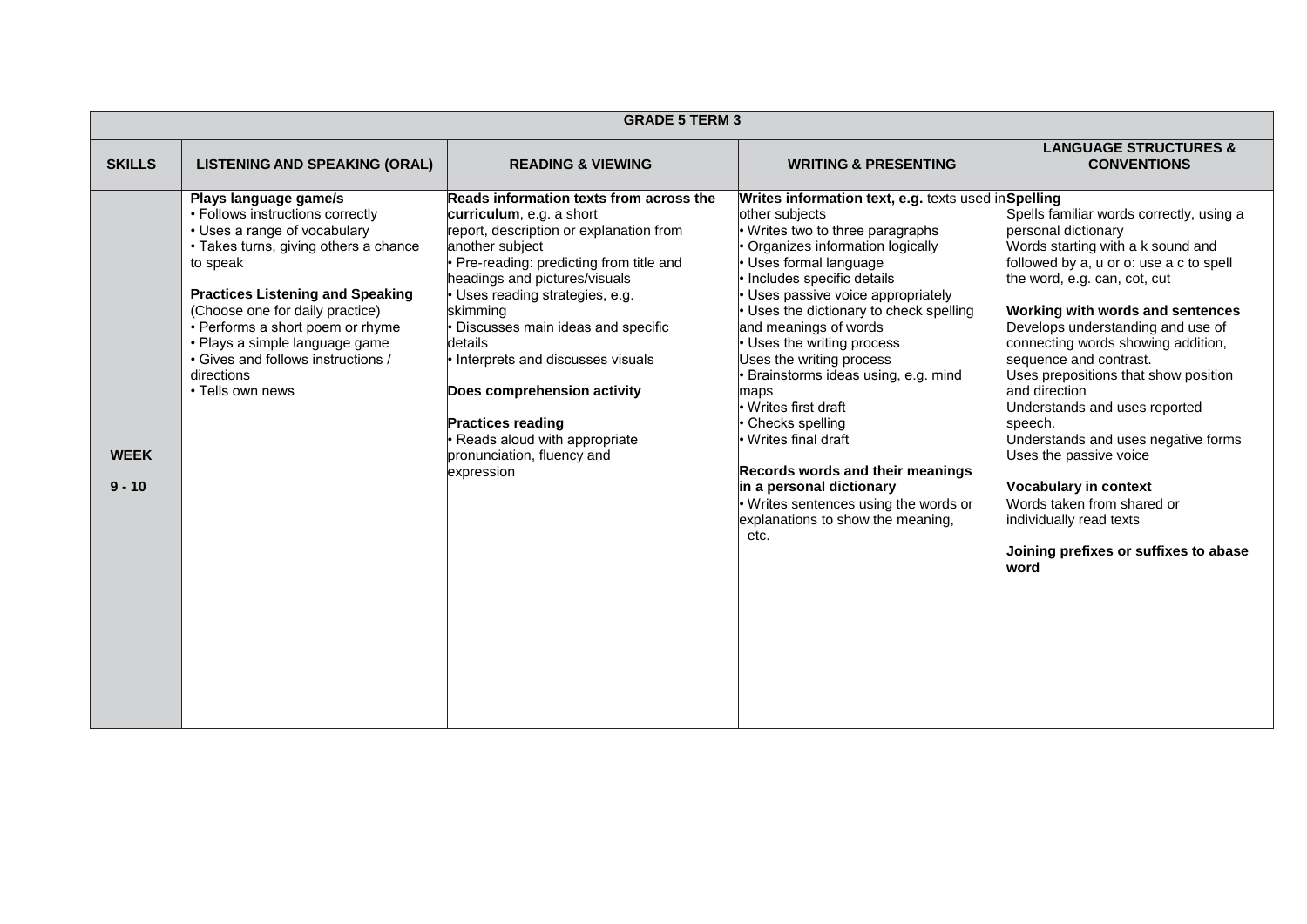| <b>FORMATIVE ASSESSMENT ACTIVITIES</b>                                                                                                                                                   |                                                                                                                                                                                                                                    |                                                                                                                                                                                                                                                    |                                                                                                                                        |  |  |
|------------------------------------------------------------------------------------------------------------------------------------------------------------------------------------------|------------------------------------------------------------------------------------------------------------------------------------------------------------------------------------------------------------------------------------|----------------------------------------------------------------------------------------------------------------------------------------------------------------------------------------------------------------------------------------------------|----------------------------------------------------------------------------------------------------------------------------------------|--|--|
| <b>Listening and Speaking activities</b><br>Variety of Listening and Speaking activities<br>Listening and Speaking activities that comply with<br>the Covid-19 conditions                | <b>Reading and Viewing activities</b><br><b>Reading Process</b><br><b>Reading aloud activities</b><br><b>Reading Comprehension activities</b><br>Literature activities based on the<br>three prescribed genres for the<br>semester | <b>Writing and Presenting activities</b><br><b>Writing Process</b><br>Paragraphing<br><b>Transactional Texts</b><br><b>Essay</b><br><b>Creative Writing</b>                                                                                        | <b>Language Structures and Conventions</b><br><b>lactivities</b><br>Variety of Language Structures and<br><b>Convention activities</b> |  |  |
|                                                                                                                                                                                          | <b>GRADE 5 ENG FAL SUMMARY OF FORMAL ASSESSMENT TASKS: TERM 3</b>                                                                                                                                                                  |                                                                                                                                                                                                                                                    |                                                                                                                                        |  |  |
| <b>FORMAL ASSESSMENT TASK 6</b><br>Creative Writing (10+30=40 marks)<br>Project based on any ONE of the literature genres studied: poems / folktales / short<br>stories / drama / novel. | recorded                                                                                                                                                                                                                           | <b>FORMAL ASSESSMENT TASK 7 Oral</b><br>Oral presentation of project (20 marks)<br>$\bullet$<br>Commence with the oral task in term 3 and conclude in term 4 when the mark will be<br>Note: There must be a variation of genres across the grades. |                                                                                                                                        |  |  |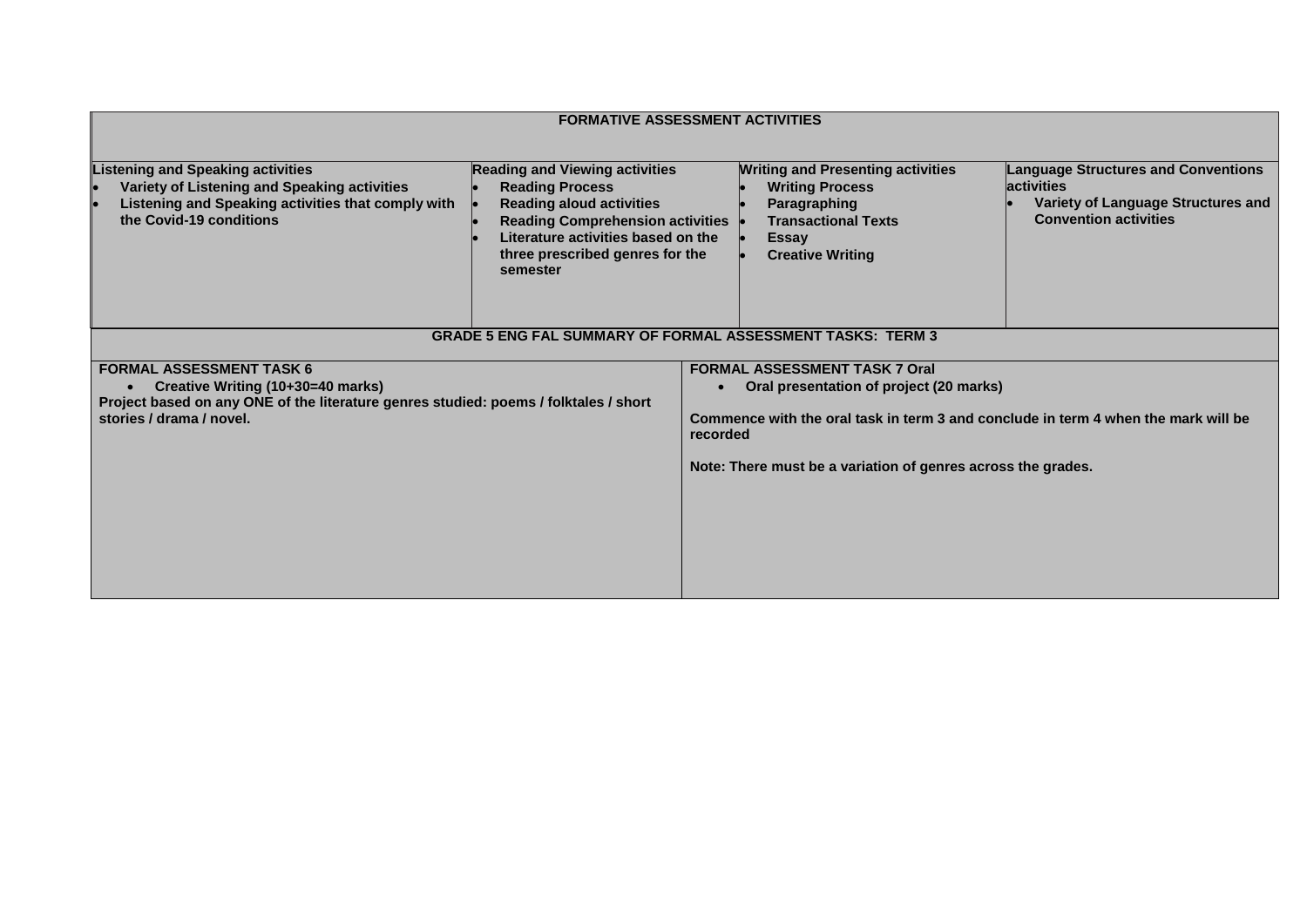| <b>GRADE 5 TERM 4</b>  |                                                                                                                                                                                                                                                                                                                                                                                                                                                                                                                                                                                                                                          |                                                                                                                                                                                                                                                                                                                                                                                                                                                                                                                                                                                                                                                                                                                                                                                                                                      |                                                                                                                                                                                                                                                                                                                                                                                                                                                                                                                                                                                                                                                                     |                                                                                                                                                                                                                                                                                                                                                                                                                                                                                                                                                                                                                                                                                                                                           |  |
|------------------------|------------------------------------------------------------------------------------------------------------------------------------------------------------------------------------------------------------------------------------------------------------------------------------------------------------------------------------------------------------------------------------------------------------------------------------------------------------------------------------------------------------------------------------------------------------------------------------------------------------------------------------------|--------------------------------------------------------------------------------------------------------------------------------------------------------------------------------------------------------------------------------------------------------------------------------------------------------------------------------------------------------------------------------------------------------------------------------------------------------------------------------------------------------------------------------------------------------------------------------------------------------------------------------------------------------------------------------------------------------------------------------------------------------------------------------------------------------------------------------------|---------------------------------------------------------------------------------------------------------------------------------------------------------------------------------------------------------------------------------------------------------------------------------------------------------------------------------------------------------------------------------------------------------------------------------------------------------------------------------------------------------------------------------------------------------------------------------------------------------------------------------------------------------------------|-------------------------------------------------------------------------------------------------------------------------------------------------------------------------------------------------------------------------------------------------------------------------------------------------------------------------------------------------------------------------------------------------------------------------------------------------------------------------------------------------------------------------------------------------------------------------------------------------------------------------------------------------------------------------------------------------------------------------------------------|--|
| <b>SKILLS</b>          | <b>LISTENING AND SPEAKING (ORAL)</b>                                                                                                                                                                                                                                                                                                                                                                                                                                                                                                                                                                                                     | <b>READING &amp; VIEWING</b>                                                                                                                                                                                                                                                                                                                                                                                                                                                                                                                                                                                                                                                                                                                                                                                                         | <b>WRITING &amp; PRESENTING</b>                                                                                                                                                                                                                                                                                                                                                                                                                                                                                                                                                                                                                                     | <b>LANGUAGE STRUCTURES &amp;</b><br><b>CONVENTIONS</b>                                                                                                                                                                                                                                                                                                                                                                                                                                                                                                                                                                                                                                                                                    |  |
| <b>WEEK</b><br>$1 - 2$ | Listens to oral description of<br>places/people<br>• Text from the textbook or reader/s<br>or Teacher's Resource File (TRF)<br>Identifies places/people<br>• Notes relevant information from a<br>story, e.g. on a chart/table<br>• Identifies similarities and differences<br>• Answers literal questions<br>• Asks relevant questions and<br>responds to questions<br>• Answers and begins to ask some<br>more complex questions, e.g. Why<br>couldn't? What? How do you<br>think $\ldots$ ?<br>• Discusses ethical, social and critical<br>issues in a story, code switching if<br>necessary<br><b>FORMAL ASSESSMENT TASK 7: ORAL</b> | Reads a story<br>Text from the textbook or reader/s or<br>Teacher's Resource File (TRF)<br>• Pre-reading: predicts from the title<br>and pictures<br>• Uses reading strategies, e.g. uses<br>contextual clues to find the meaning<br>of new words<br>• Discusses main idea and other<br>details.<br>• Identifies the sequence of events<br>• Identifies the setting and characters<br>• Answers and begins to ask some<br>more complex questions, e.g. Why<br>couldn't? What? How do you<br>think $\ldots$ ?<br>• Discusses ethical, social and critical<br>issues in a story, code switching if<br>necessary<br>Does comprehension activity on the<br>text (oral or written)<br>Reads and solves a word puzzle<br>• Uses relevant vocabulary<br>• Spells words correctly<br>• Explains meanings of words/uses<br>them in a sentence | Writes a simple story (Narrative or<br>Descriptive)<br>• Uses story structure<br>• Uses language imaginatively<br>especially a variety of vocabulary<br>• Links sentences into a coherent<br>paragraph using pronouns,<br>connecting words and correct<br>punctuation<br>• Uses correct tense consistently<br>• Uses the dictionary to check spelling<br>and meanings of words<br><b>Writing process</b><br>• Brainstorms ideas using, e.g. mind<br>maps<br>• Writes first draft<br>• Rewrites after feedback<br>Records words and their meanings<br>in a personal dictionary<br>• Writes sentences using the words or<br>explanations to show the meaning,<br>etc. | <b>Spelling</b><br>Spells familiar words correctly, using a<br>personal dictionary<br>Words ending in -I: double the I when<br>you add a suffix, e.g. travel, travelling<br>Working with words and sentences<br>Understands and uses uncountable<br>nouns (e.g. chalk)<br>Begins to understand there is no article<br>with uncountable nouns (e.g. I like<br>fish.)<br>Builds on use of personal pronouns<br>(e.g. I, you, it, us, them)<br>Uses different types of adjectives<br>including age/temperature/ what things<br>are made of, e.g. woollen<br>Builds on use of subject verb concord,<br>e.g. There is one book/There are two<br>books<br><b>Vocabulary in context</b><br>Words taken from shared or<br>individually read texts |  |
|                        | <b>Oral Presentation (20 marks)</b>                                                                                                                                                                                                                                                                                                                                                                                                                                                                                                                                                                                                      |                                                                                                                                                                                                                                                                                                                                                                                                                                                                                                                                                                                                                                                                                                                                                                                                                                      |                                                                                                                                                                                                                                                                                                                                                                                                                                                                                                                                                                                                                                                                     |                                                                                                                                                                                                                                                                                                                                                                                                                                                                                                                                                                                                                                                                                                                                           |  |

**This task is a continuation from Term 3. It will be completed and recorded in Term 4.**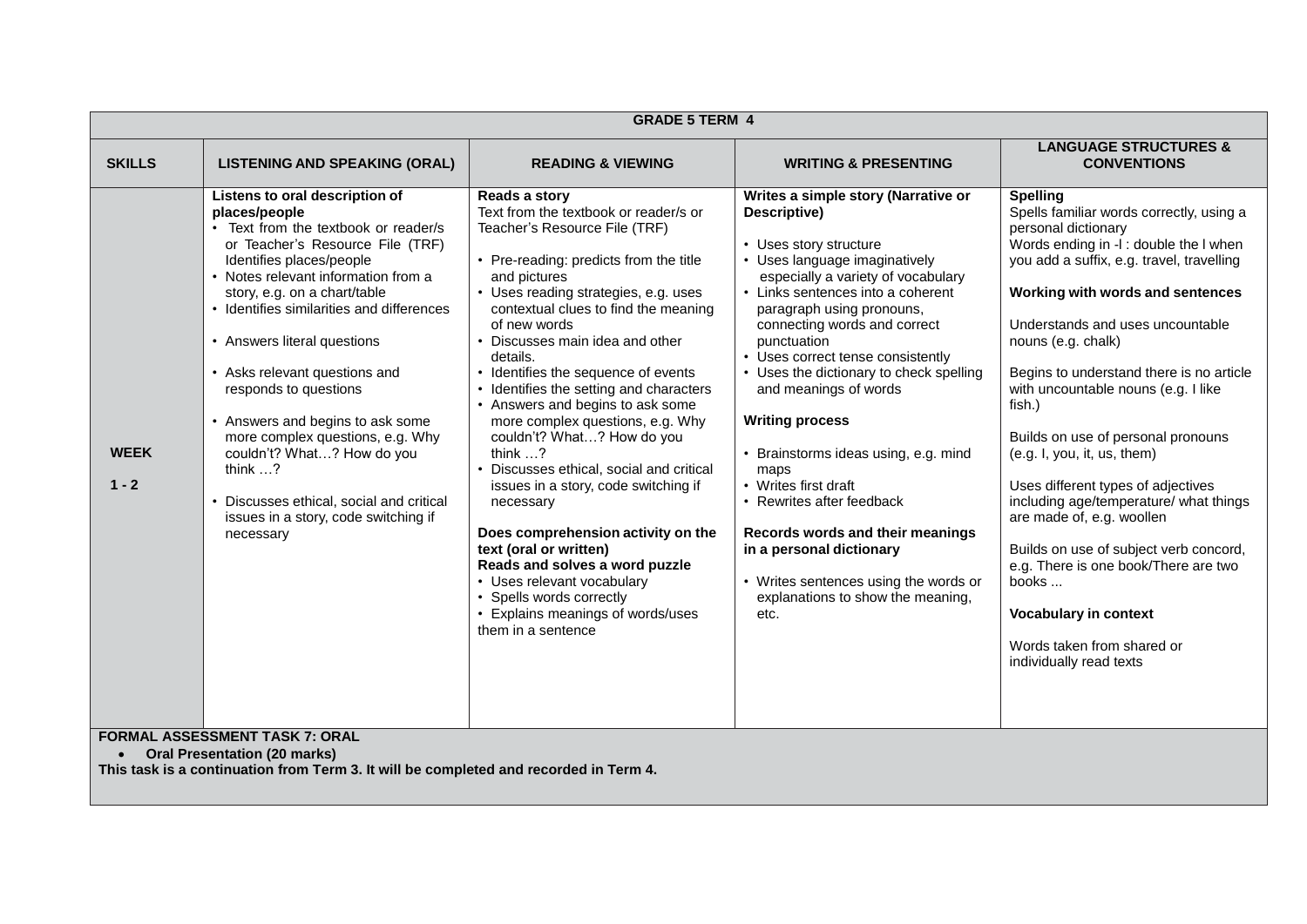|                        | <b>GRADE 5 TERM 4</b>                                                                                                                                                                                                                                                                                                                                                                                                                                                                                                                                                |                                                                                                                                                                                                                                                                                                                                                                                                                                                                                                                                                                                       |                                                                                                                                                                                                                                                                                                                                                                                                                                                                                                                                                                                                                                                                                        |                                                                                                                                                                                                                                                                                                                                                                                                                                                                                                                                                                                                                                     |  |
|------------------------|----------------------------------------------------------------------------------------------------------------------------------------------------------------------------------------------------------------------------------------------------------------------------------------------------------------------------------------------------------------------------------------------------------------------------------------------------------------------------------------------------------------------------------------------------------------------|---------------------------------------------------------------------------------------------------------------------------------------------------------------------------------------------------------------------------------------------------------------------------------------------------------------------------------------------------------------------------------------------------------------------------------------------------------------------------------------------------------------------------------------------------------------------------------------|----------------------------------------------------------------------------------------------------------------------------------------------------------------------------------------------------------------------------------------------------------------------------------------------------------------------------------------------------------------------------------------------------------------------------------------------------------------------------------------------------------------------------------------------------------------------------------------------------------------------------------------------------------------------------------------|-------------------------------------------------------------------------------------------------------------------------------------------------------------------------------------------------------------------------------------------------------------------------------------------------------------------------------------------------------------------------------------------------------------------------------------------------------------------------------------------------------------------------------------------------------------------------------------------------------------------------------------|--|
| <b>SKILLS</b>          | <b>LISTENING AND SPEAKING (ORAL)</b>                                                                                                                                                                                                                                                                                                                                                                                                                                                                                                                                 | <b>READING &amp; VIEWING</b>                                                                                                                                                                                                                                                                                                                                                                                                                                                                                                                                                          | <b>WRITING &amp; PRESENTING</b>                                                                                                                                                                                                                                                                                                                                                                                                                                                                                                                                                                                                                                                        | <b>LANGUAGE STRUCTURES &amp;</b><br><b>CONVENTIONS</b>                                                                                                                                                                                                                                                                                                                                                                                                                                                                                                                                                                              |  |
| <b>WEEK</b><br>$3 - 4$ | Participates in class discussion<br>• Discusses familiar topics including<br>from other subjects<br>• Uses higher level thinking skills,<br>e.g. discusses advantages and<br>disadvantages, gives opinions<br>• Uses concepts and vocabulary from<br>other subjects<br>• Takes turns, shows respect for<br>others, respects others opinions<br><b>Practises Listening and Speaking</b><br>(Choose one for daily practice)<br>Performs a short poem or rhyme<br>Plays a simple language game<br>Gives and follows simple<br>instructions/directions<br>Tells own news | Reads media text, e.g. a magazine<br>article or news report. Text from the<br>textbook or reader/s or Teacher's<br>Resource File (TRF)<br>• Pre-reading: predicts what text is<br>about by previewing it<br>• Uses a range of reading strategies,<br>e.g. skimming, scanning<br>• Answers questions<br>• Discusses main ideas and specific<br>details<br>• Understands the layout and design<br>of media texts<br>Does comprehension activity on the<br>text (oral or written)<br><b>Practises reading</b><br>• Reads aloud with appropriate<br>pronunciation, fluency and expression | Writes information text using a<br>frame<br>• Selects a relevant topic<br>• Includes relevant information<br>• Includes information about<br>advantages and disadvantages<br>• Organise advantages and<br>disadvantages into a table<br>Uses the following writing process<br>• Brainstorms ideas using, e.g. mind<br>maps<br>• Writes first draft<br>• Rewrites after feedback<br>Designs a poster<br>• Includes relevant information<br>• Includes a picture<br>• Uses print sizes effectively<br>• Presents neat, legible, final draft<br>Records words and their meanings<br>in a personal dictionary<br>• Writes sentences using the words or<br>explanations to show the meaning | <b>Spelling</b><br>Uses the dictionary to check spelling<br>and meanings of words<br>Words with long vowel sounds: add the<br>silent -e at the end, e.g. cake, pole,<br>mine, tune<br>Working with words and sentences<br>Uses nouns that have only plurals, e.g.<br>scissors and trousers<br>Builds on use of demonstrative<br>pronouns (e.g. this, that, those, these)<br>Builds on use of adjectives (before<br>nouns), e.g. The small dog<br>Uses different types of adjectives<br>including those relating to age/<br>temperature/ what things are made<br>Ωf<br>Begins to use irregular forms of some<br>verbs, e.g. run, ran |  |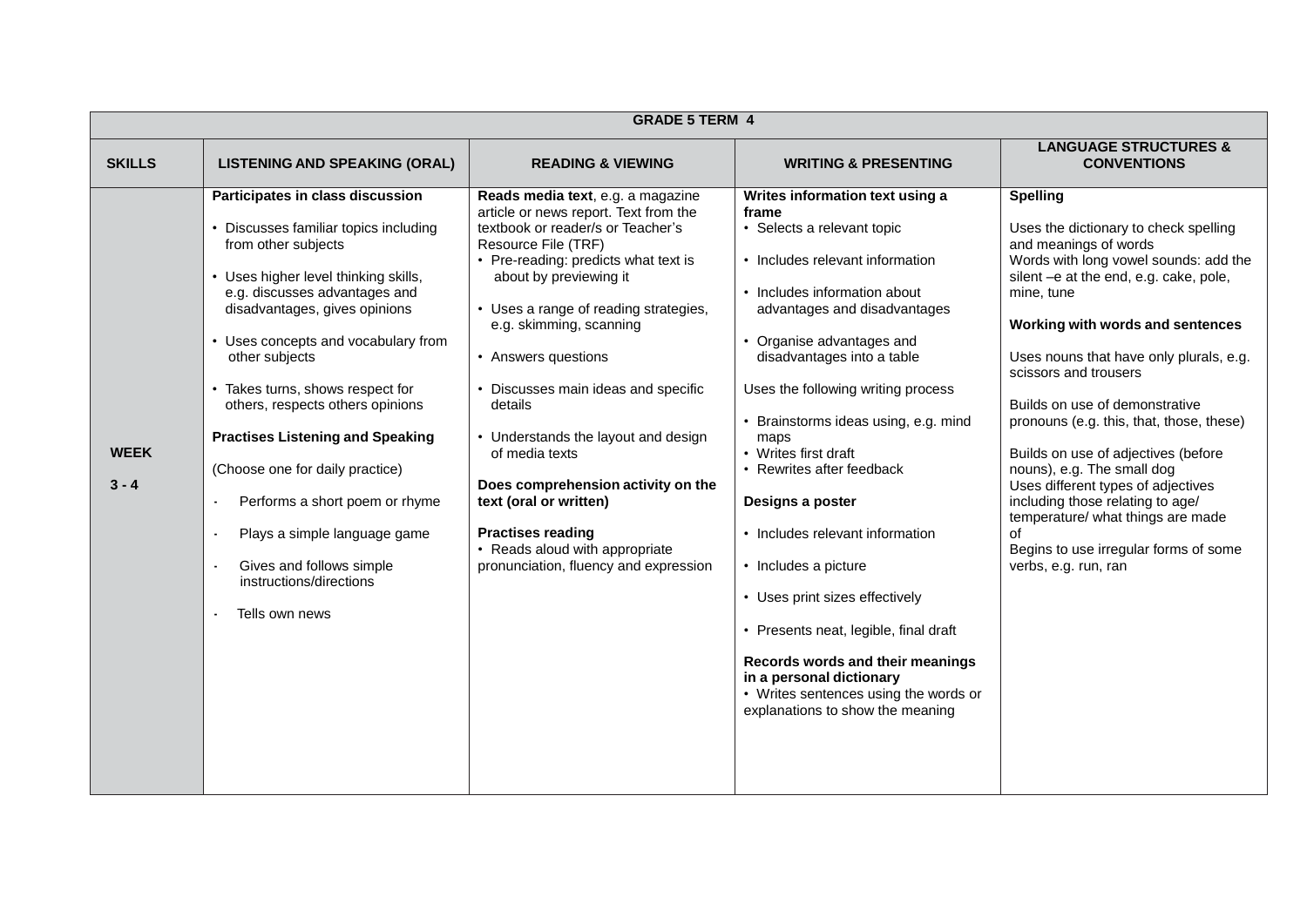| <b>GRADE 5 TERM 4</b>                                                                                              |                                                                                                                                                                                                                                                                                                                                                                                                                                      |                                                                                                                                                                                                                                                                                                                                                                                                                                                                                                                                                                                                                                                                                                                                                                                                                                                                                                   |                                                                                                                                                                                                                                                                                                                                                                                                                                                                                                                                                                                                                      |                                                                                                                                                                                                                                                                                                                                                                                                                                                                                                                                                                                                                                                    |  |
|--------------------------------------------------------------------------------------------------------------------|--------------------------------------------------------------------------------------------------------------------------------------------------------------------------------------------------------------------------------------------------------------------------------------------------------------------------------------------------------------------------------------------------------------------------------------|---------------------------------------------------------------------------------------------------------------------------------------------------------------------------------------------------------------------------------------------------------------------------------------------------------------------------------------------------------------------------------------------------------------------------------------------------------------------------------------------------------------------------------------------------------------------------------------------------------------------------------------------------------------------------------------------------------------------------------------------------------------------------------------------------------------------------------------------------------------------------------------------------|----------------------------------------------------------------------------------------------------------------------------------------------------------------------------------------------------------------------------------------------------------------------------------------------------------------------------------------------------------------------------------------------------------------------------------------------------------------------------------------------------------------------------------------------------------------------------------------------------------------------|----------------------------------------------------------------------------------------------------------------------------------------------------------------------------------------------------------------------------------------------------------------------------------------------------------------------------------------------------------------------------------------------------------------------------------------------------------------------------------------------------------------------------------------------------------------------------------------------------------------------------------------------------|--|
| <b>SKILLS</b>                                                                                                      | <b>LISTENING AND SPEAKING (ORAL)</b>                                                                                                                                                                                                                                                                                                                                                                                                 | <b>READING &amp; VIEWING</b>                                                                                                                                                                                                                                                                                                                                                                                                                                                                                                                                                                                                                                                                                                                                                                                                                                                                      | <b>WRITING &amp; PRESENTING</b>                                                                                                                                                                                                                                                                                                                                                                                                                                                                                                                                                                                      | <b>LANGUAGE STRUCTURES &amp;</b><br><b>CONVENTIONS</b>                                                                                                                                                                                                                                                                                                                                                                                                                                                                                                                                                                                             |  |
| <b>WEEK</b><br>$5 - 6$                                                                                             | Takes part in a class discussion<br>• Asks and answers questions<br>• Respects other learners<br>• Listens to them and encourages<br>them to speak<br>• Code switches if necessary<br>Participates in discussion on less<br>familiar topics, e.g. imagines and<br>describes possibilities regarding the<br>imaginary situation, such as what they<br>would do with R100<br>• Chooses relevant content<br>• Uses the conditional form | <b>Reads information text from across</b><br>the curriculum, e.g. a short report,<br>description or explanation from another<br>subject<br>Text from the textbook or Teacher's<br>Resource File (TRF)<br>• Pre-reading: reads and discusses<br>headings and pictures<br>• Uses reading strategies, e.g. scans for<br>information<br>• Notices the role that pictures and<br>photographs play in constructing<br>meaning<br>• Answers questions about the text<br>Summarises a paragraph with support<br>Does comprehension activity on the<br>text (oral or written)<br>Reads and understands a poster<br>• Pre-reading: discusses pictures<br>• Interprets the information<br>Discusses the purpose of the text<br>Discusses some of the language use<br>• Identifies and discusses design<br>features such as colour and different<br>sizes or kinds of print (font)<br>• Discusses the layout. | Designs a poster<br>• Includes relevant information<br>• Includes a picture<br>• Uses print sizes effectively<br>• Presents neat, legible, final draft<br>Writes information text using a frame<br>• Selects appropriate information<br>• Includes a chart, graph or diagram if<br>appropriate<br>• Writes two to three paragraphs<br>• Uses correct facts and organises<br>facts properly<br>• Uses correct spelling and<br>punctuation<br>• Uses connecting words<br>Uses the writing process<br>• Writes first draft<br>• Revises<br>• Proofreads<br>• Writes final draft<br>• Presents neat, legible final draft | <b>Spelling</b><br>Uses the dictionary to check spelling<br>and meanings of words<br>Singular and plural forms of nouns<br>Working with words and sentences<br>Develops use of connecting words<br>showing reason and purpose.<br>Uses adverbs of manner (e.g. quickly,<br>slowly)<br>Future tense: uses 'will' to indicate<br>something that will happen, e.g. There<br>will be a storm today<br>Begins to use adverbs of degree, e.g.<br>'very, really, almost, too'<br>Present progressive tense (e.g. 'He is<br>reading.')<br>Uses the passive voice.<br><b>Vocabulary in context</b><br>Words taken from shared or<br>individually read texts |  |
| <b>FORMAL ASSESSMENT TASK 8:</b><br><b>Transactional writing: (10 marks)</b><br>Written before the controlled test |                                                                                                                                                                                                                                                                                                                                                                                                                                      |                                                                                                                                                                                                                                                                                                                                                                                                                                                                                                                                                                                                                                                                                                                                                                                                                                                                                                   |                                                                                                                                                                                                                                                                                                                                                                                                                                                                                                                                                                                                                      |                                                                                                                                                                                                                                                                                                                                                                                                                                                                                                                                                                                                                                                    |  |